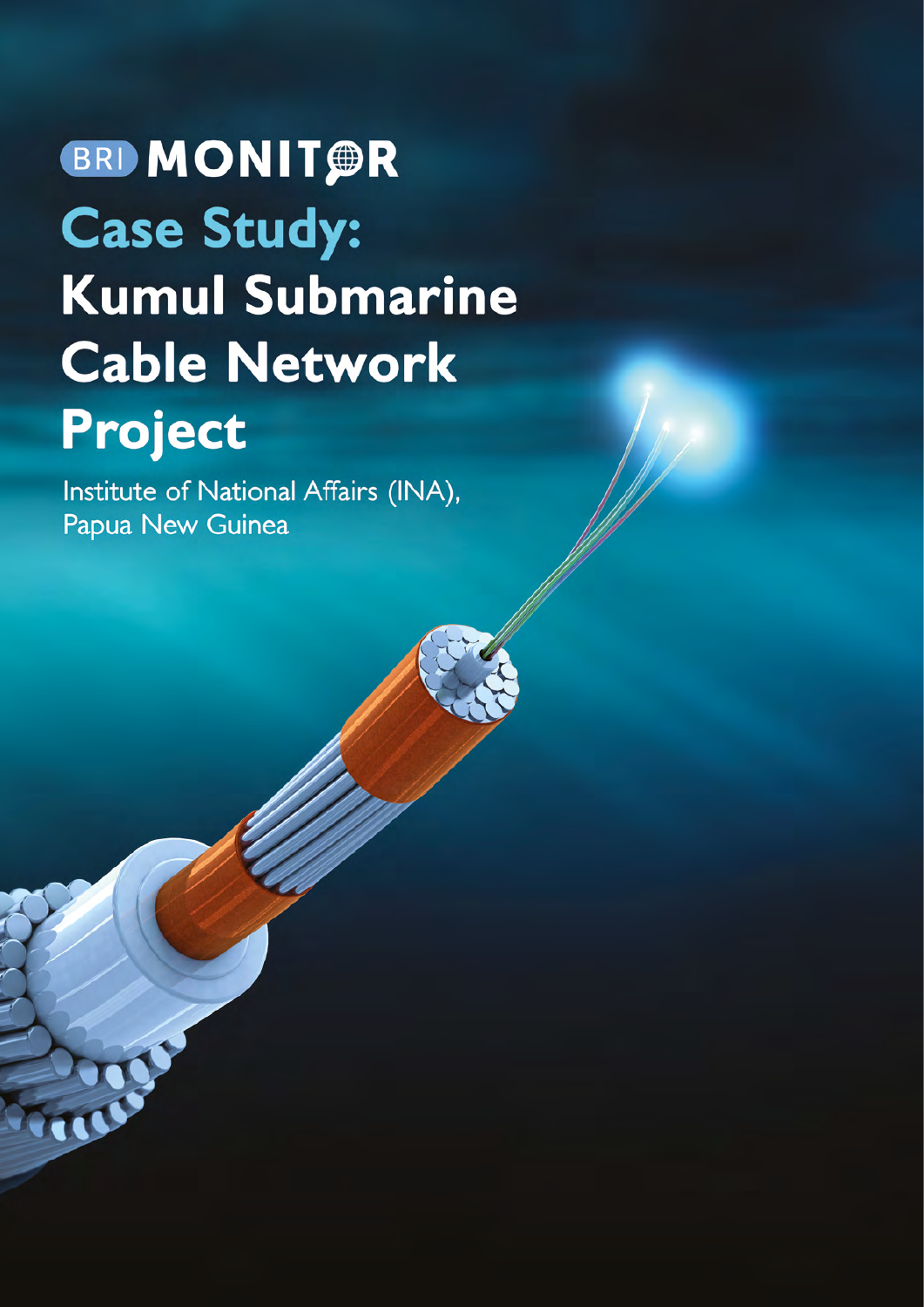

The Institute of National Affairs (INA) is a privately funded, non-profit policy research institute, or ``think tank`` in Papua New Guinea. Its core running and management costs are supported by private companies, with some project support from public institutions and foundations. INA was founded in 1976 by concerned individuals from both the government and the private sector to promote dialogue between the private sector and government and to offer alternative advice to the public service on economic and social policy. The INA's primary role is to carry out public policy-related research and disseminate the results as widely as possible to the community, government agencies, statutory institutions, learning institutions and politicians. Research is carried out by worldclass academics, from some of the world's leading universities and other institutions, and has a conscious policy of including PNG academics in its research, where that is possible. The research is generally sponsored by PNG and international bodies. The research is published and made available to the public. The INA also administers the Consultative, Implementation and Monitoring Council (CIMC) as a mechanism for public, private sector and civil society dialogue on key issues of public interest relating to social, economic and wider development issues in PNG (including running the Family and Sexual Violence Action Committee, FSVAC).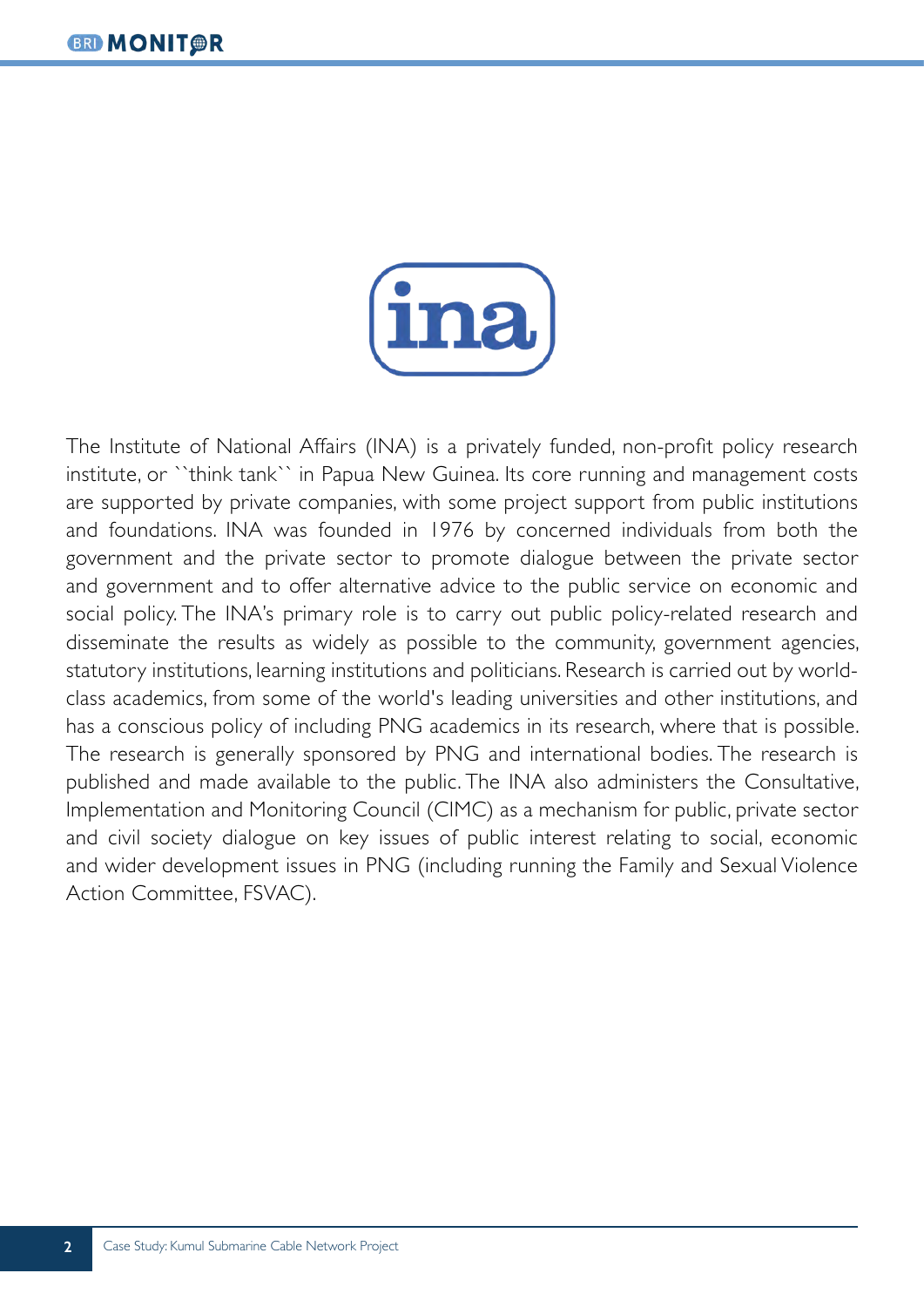# **KUMUL SUBMARINE CABLE NETWORK PROJECT (KSCNP)**

# **ACRONYMS/ABBREVIATIONS**

| APNG-2          | Australia PNG Cable (installed 2006)                         |
|-----------------|--------------------------------------------------------------|
| <b>BBNI</b>     | Biodiversity Beyond National Jurisdiction                    |
| CS <sub>2</sub> | Coral Sea Cable                                              |
| <b>EXIM</b>     | The Export-Import Bank of China                              |
| GoA             | Government of Australia                                      |
| GoPNG           | Government of Papua New Guinea                               |
| GoSI            | Government of Solomon Islands                                |
| <b>INA</b>      | Institute of National Affairs                                |
| KCH             | Kumul Consolidated Holdings                                  |
| <b>KSCN</b>     | Kumul Submarine Cable Network                                |
| <b>KSCNP</b>    | Kumul Submarine Cable Network Project                        |
| <b>KTH</b>      | Kumul Telikom Holdings                                       |
| <b>MCLS</b>     | Modular Cable Landing Station                                |
| <b>NICTA</b>    | National Information and Communications Technology Authority |
| <b>NTN</b>      | <b>National Transmission Network</b>                         |
| <b>PNG</b>      | Papua New Guinea                                             |
|                 |                                                              |

PRC People's Republic of China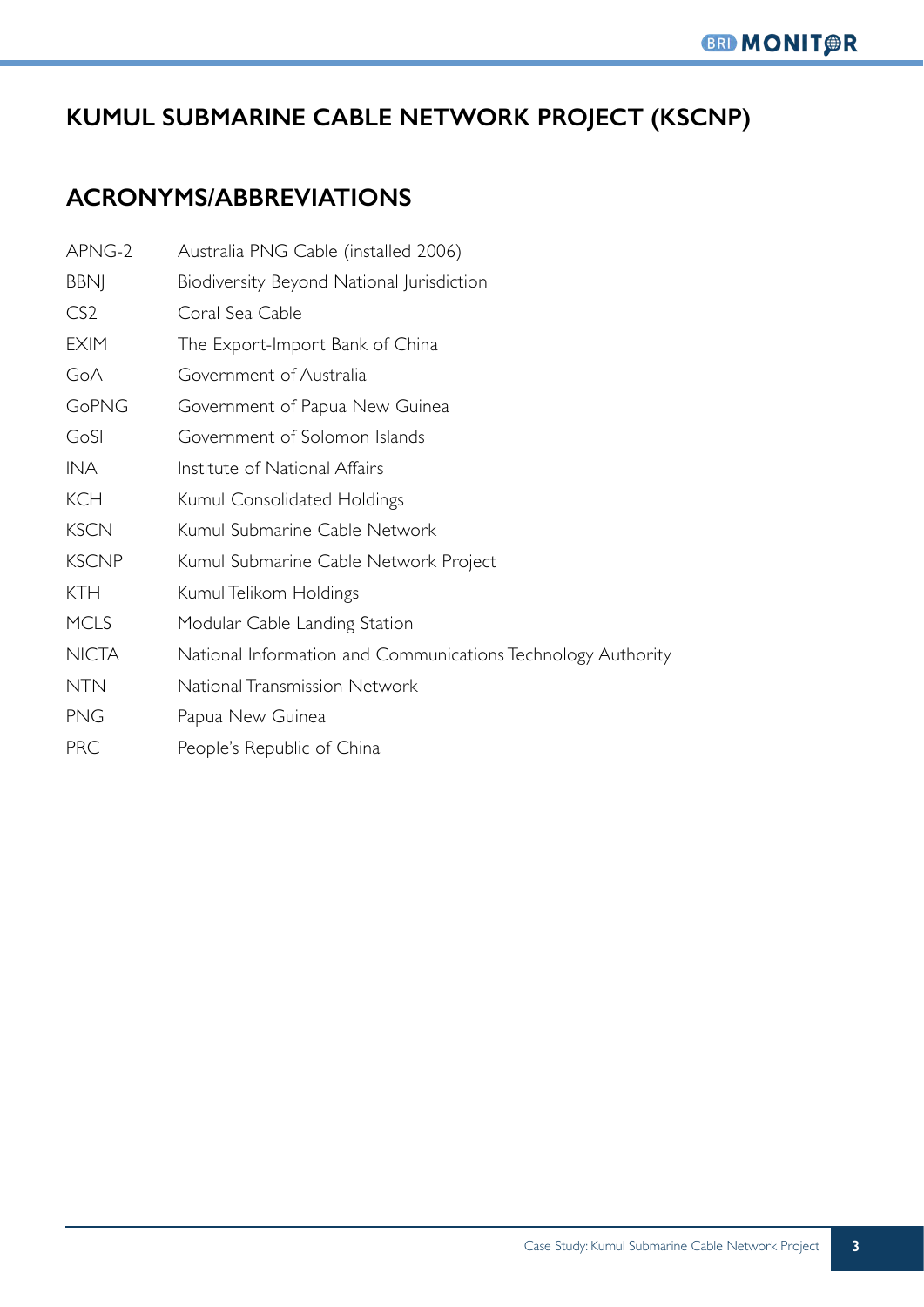# **Introduction**

The Institute of National Affairs (INA) is part of a group of think tanks in Southeast Asia and the Pacific implementing a project that aims to promote transparent and accountable governance in the region. The project is supported by the Center for International Private Enterprise (CIPE) with overarching goals of mitigating the impacts of corrosive capital and making best use of capital inflows. Corrosive capital is a term used to label financing from either state or private sources originating in authoritarian regimes mainly China—that lacks transparency, accountability, and market orientation and exploits and worsens governance gaps in recipient nations.<sup>1</sup>

This project includes a review of the legislative framework governing the procurement of goods and services in PNG. This is accompanied by four project case studies assessed for their compliance with PNG's procurement policies and guidelines, with the findings intended to raise awareness among individuals and organizations and devise appropriate strategies to address gaps and weaknesses.

The first case study is the Pacific Maritime Industrial Zone (PMIZ), a project implemented under the technical leadership of the Department of Commerce and Industry with funding assistance from the People's Republic of China (PRC) through the Export-Import Bank of China (EXIM Bank). The second case study is the Kumul Submarine Cable Network Project (KSCN), spanning much of PNG and linking the two data centers of Port Moresby and Madang. The findings of this second case study are presented in this paper.

The Kumul Submarine Cable Network (KSCN) falls under the Belt and Road Initiative (BRI), China's multi-trillion dollar infrastructure initiative. PNG was the first country in the South Pacific to join the BRI when it signed an memorandum of understanding (MOU) in June 2018 during the lead up to the Asia-Pacific Economic Cooperation (APEC) Summit in Port Moresby.<sup>2</sup> While the initial 2016 KSCN agreement predates PNG's official involvement with the BRI, Chinese officials have since tightly linked KSCN with the initiative.<sup>3</sup> Speaking in a media briefing in February 2020, Commercial Counselor at the Chinese Embassy in PNG Liu Linlin said the BRI signing between PNG and China "facilitated the listing of KSCN under BRI" and described the Huawei-DataCo cooperation as a demonstration of "China and BRI's commitment to help promote trade and development." <sup>4</sup>

Chinese telecommunications firm Huawei constructed the project for state-owned company PNG DataCo Ltd.—the wholesale subsidiary of Kumul Telikom Holdings (KTH)—with 85 percent financing from the EXIM Bank. According to Liu, the project is funded and developed under BRI's Government-to-Government (GG) effort, which he said would include USD \$4.46 billion (K15 billion) in Chinese funding

*<sup>1.</sup> "Corrosive Capital," CIPE, May 16, 2021, https://corrosivecapital.cipe.org/* 

*<sup>2.</sup> "China, PNG pledge to further boost ties, cooperation under Belt and Road Initiative," Xinhua, October 31, 2018, http://www.xinhuanet. com/english/2018-10/31/c\_137572273.htm* 

*<sup>3.</sup> The project also falls under the BRI's Five Connectivities: trade, infrastructure, policy, people-to-people, and capital. According to a Chinese official interviewed by Australia-based researcher Peter Connelly, any project addressing these connectivities could be "broadly regarded as a BRI project" even if it had not been formally linked with the initiative. Peter Connolly, "The Belt and Road comes to Papua New Guinea: Chinese geoeconomics with Melanesian characteristics?" Security Challenges, Vol. 16, No. 4, (2020), https://www.jstor.org/ stable/26976257 .*

*<sup>4.</sup> Clarissa Moi, "Submarine cable network 'a milestone achievement' for PNG, China," The National, March 2, 2020, https://www. thenational.com.pg/submarine-cable-network-a-milestone-achievement-for-png-china/; "Investors urged to seize prospect," The National, March 2, 2020, https://www.thenational.com.pg/investors-urged-to-seize-prospect/*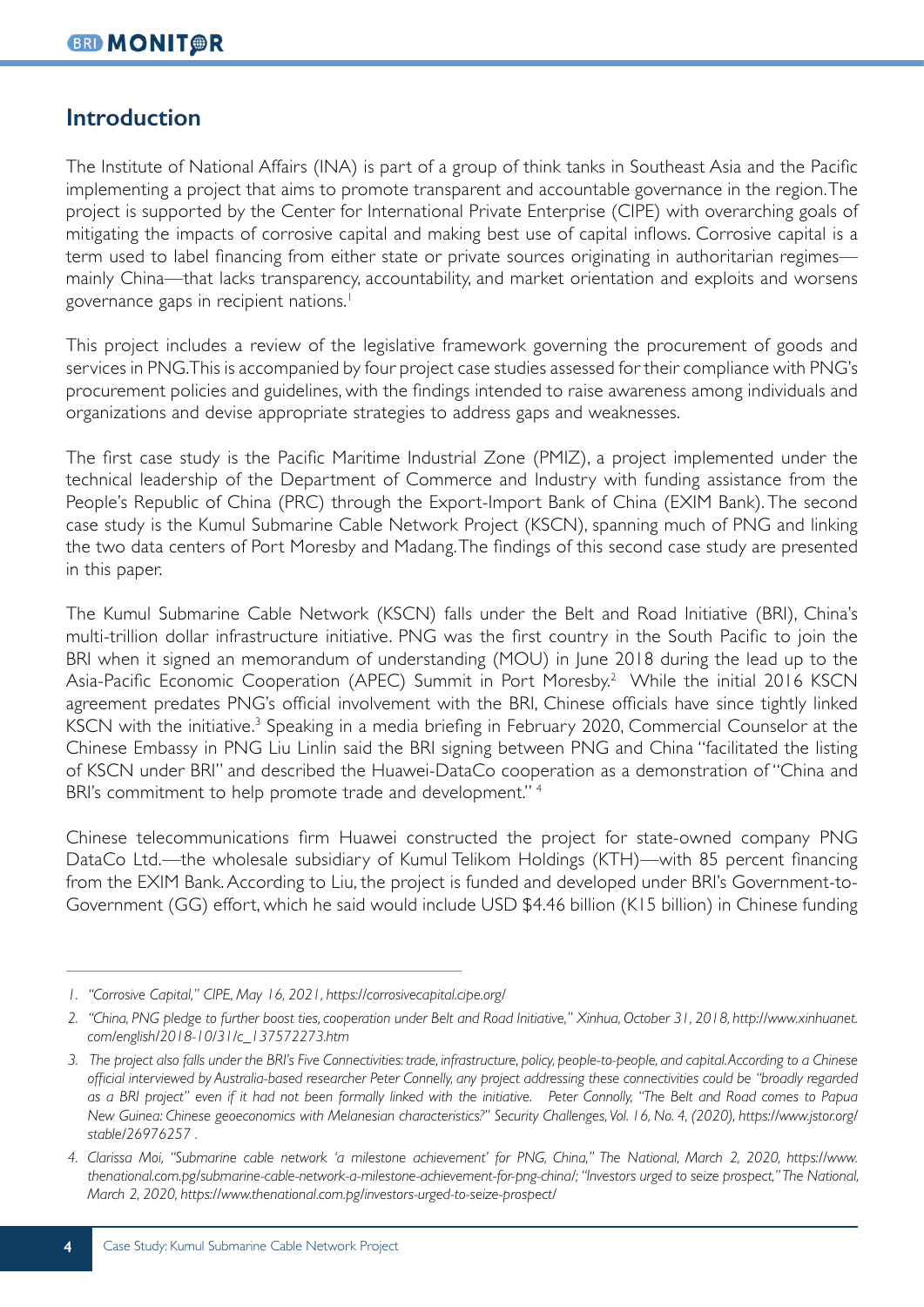for priority impact projects identified under PNG's Vision 2050 plan.5,6 During the February 2020 media briefing, Commercial Counselor Liu stressed the KSCN's importance to PNG's digital priorities, noting "when completed, [the KSCN] will propel PNG's digital economy…. This is the beginning of PNG's foray into a higher [level] of global economics and trade."<sup>7</sup>

# **Background**

PNG has minimal internet and telecommunications coverage and has struggled with an underdeveloped telecommunications sector, making the country reliant on an inadequate patchwork of infrastructure provided by a combination of fixed lines, mobile wireless, VSAT satellite systems, and microwave band services.<sup>8</sup> Most users are located at the periphery of the fixed telecom infrastructure network and access the internet through microwave-based mobile phone networks; in 2017, there were 10.87 mobile broadband subscriptions per 100 people in PNG and only 0.21 fixed broadband subscriptions.<sup>9</sup> This keeps internet penetration and capacity limited and the cost of connectivity high. In 2017, PNG's internet penetration rate was significantly below the global internet usage rate of 51 percent.<sup>10</sup> Costs of internet connection in PNG are among the world's highest. In 2016, 2G of fixed broadband per month cost more than 100 percent of average monthly income, far higher than the 5 percent of average monthly income identified as the target for affordability by the Broadband Commission for Digital Development.<sup>11</sup> As of 2020, prices have remained high and internet connectivity remains low at only 12 percent.<sup>12</sup>

In consequence, the Government of Papua New Guinea (GoPNG) has set a medium-term development objective of improving telecommunications services by upgrading the nation's infrastructure to increase network speed, stability, and penetration.<sup>13</sup> State-owned PNG DataCo Ltd. is in charge of building, owning, and operating the National Transmission Network (NTN).<sup>14</sup> DataCo is the state-owned enterprise (SOE) established by the GoPNG in 2014 to "provide wholesale services to the Information and Communication Industry." The enterprise is subject to regulatory oversight by the National Information

<sup>&</sup>lt;sup>5</sup> In 2011, the GoPNG committed to direct all foreign aid to priority impact projects under Papua New Guinea Vision 2050, its long*term development plan. The plan calls for impact projects in areas including agriculture, fisheries, and tourism in each of its eightynine districts. National Strategic Plan Taskforce, Papua New Guinea Vision 2050, 2011, https://sustainabledevelopment.un.org/content/ documents/1496png.pdf; Denghua Zhang, A Cautious New Approach: China's Growing Trilateral Aid Cooperation (Acton, ACT: Australian National University Press, 2020), 171*

*<sup>6</sup> Moi, "Submarine cable network 'a milestone achievement' for PNG, China"; Bernard Yegiora, "Huawei behind PNG's digital rise," The Yegiora Files, January 5, 2021, https://theyegiorafiles.blogspot.com/2020/07/rise-and-fall-realism-and-china.html; "Investors urged to seize prospect," 2020.*

*<sup>7</sup> "Investors urged to seize prospect," 2020*

*<sup>8</sup> World Bank, Papua New Guinea Economic Update: Slower Growth, Better Prospects, Ilyas Sarsenov, Andrew Blackman, and Anthony Obeyesekere, January 2019, https://documents1.worldbank.org/curated/en/597161549016416469/pdf/Papua-New-Guinea-Economic-Update-Slower-Growth-Better-Prospects.pdf.*

*<sup>9</sup> Amanda Watson, "Internet Prices in Papua New Guinea," DevPolicy Blog, January 30, 2020, https://devpolicy.org/internet-prices-inpapua-new-guinea-20200130/; International Telecommunication Union, "Mobile Broadband Subscriptions," accessed June 30, 2021, https://www.itu.int/en/ITU-D/Statistics/Pages/stat/default.aspx; International Telecommunication Union, "Fixed Broadband Subscriptions," accessed June 30, 2021, https://www.itu.int/en/ITU-D/Statistics/Pages/stat/default.aspx* 

*<sup>10</sup> Simon Kemp, "Digital 2020: Papua New Guinea," Data Reportal, February 18, 2020, https://datareportal.com/reports/digital-2020 papua-new-guinea; International Telecommunication Union, "Percentage of Individuals Using the Internet," accessed June 30, 2021, https://www.itu.int/en/ITU-D/Statistics/Pages/stat/default.aspx* 

*<sup>11</sup> Freddy Mou, "PNG Tops Pacific in Internet Cost," Loop, March 7, 2016, https://www.looppng.com/content/png-tops-pacific-internetcost; Broadband Commission for Digital Development, "Broadband Targets for 2015," 2015, https://www.broadbandcommission.org/ Documents/Broadband\_Targets.pdf* 

*<sup>12</sup> Kemp, "Digital 2020: Papua New Guinea"; Watson, "Internet Prices in Papua New Guinea"*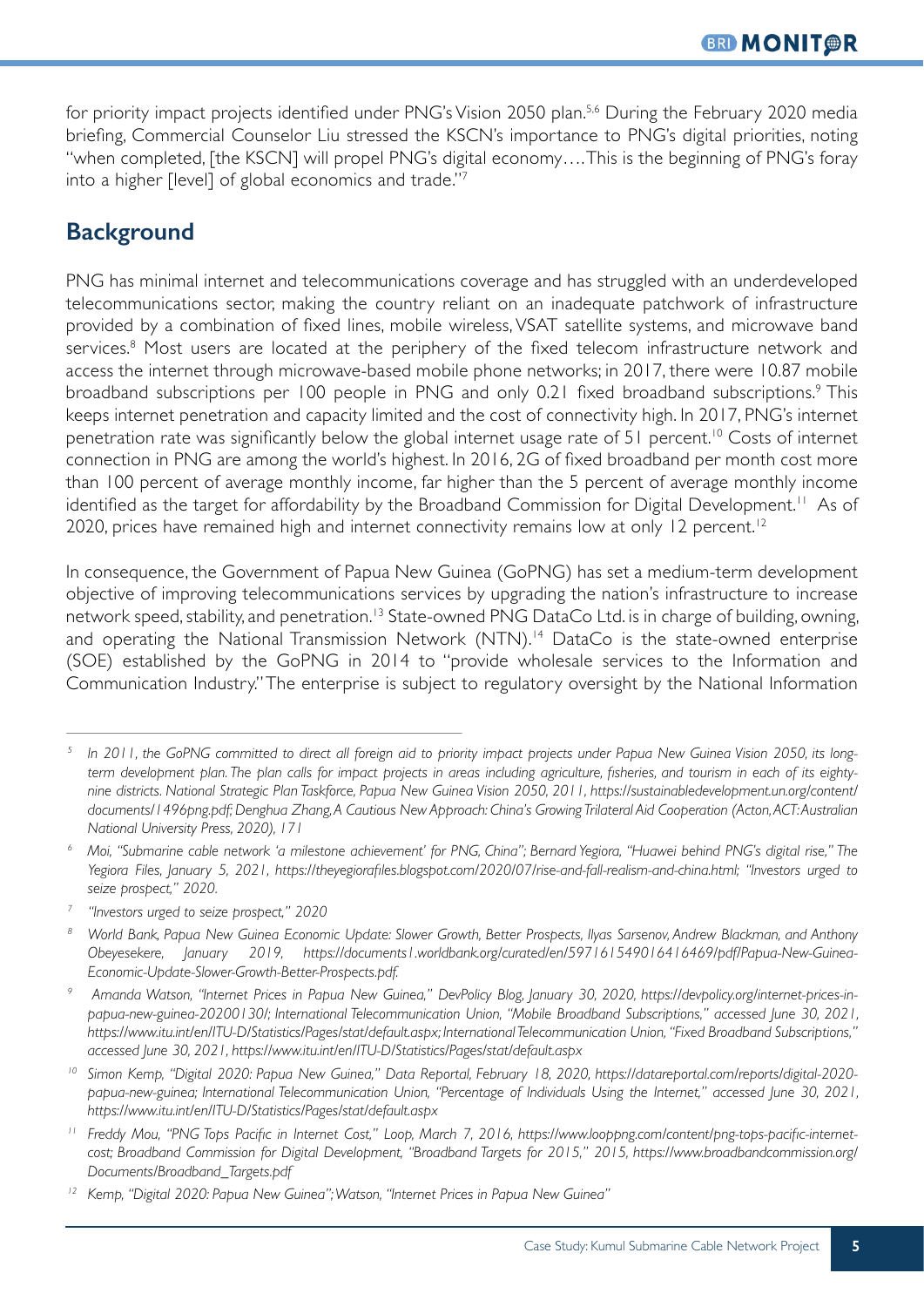and Communications Technology Authority (NICTA).<sup>15</sup> As the national provider, PNG DataCo Ltd. sets prices for sale of internet services to second-tier wholesalers, subject to approval by NICTA.

The keystone of the DataCo-managed NTN is a fiber optic cable project intended to upgrade the national network and expand high-speed internet services. The project has two components that are implemented concurrently under different financing and implementation arrangements. The first, the Coral Sea Cable (CS2), provides an international cable link to Australia and Solomon Islands and is funded largely from an Australian grant, while the second, the KSCN, comprises domestic cable pathways as well as a link to the existing international cable to Indonesia and is 85 percent financed with a loan from the PRC.<sup>16</sup> According to Duncan Macintosh, CEO of the regional Internet address registry APNIC, these two components are expected to increase national connectivity one thousand-fold.<sup>17</sup> The GoPNG has presented these twin cable projects as reducing the high costs of local internet access and increasing capacity to transmit data domestically and stay connected internationally.<sup>18</sup> It also claims that its ownership of the cable will enable accessibility to all service providers while regulating the information and communications technology (ICT) sector and lowering telecommunications costs substantially.<sup>19</sup> However, it must be recognized that most internet consumers are still only connected through microwave-based mobile phone networks; upgraded and competitive second-tier telecom services (large internet service providers) are critical to achieving more accessible and affordable services.<sup>20</sup>

The successful completion of both cable projects will enable effective international submarine cable connectivity through Sydney, Australia, and Jayapura, Indonesia, delivering a minimum twenty terabytes of data per second.<sup>21</sup> But having improved fast and dependable internet at PNG's doorstep does not guarantee country-wide adoption of digital technologies and services. To ensure that all can share the benefits of the country's new connectivity, PNG needs to move its entire economy from analogue to digital, which requires market reforms to increase accessibility, lower prices, and encourage the development of new and innovative digital solutions locally.22

*<sup>13</sup> "About," PNG DataCo, June 22, 2021, https://www.pngdataco.com/about/* 

*<sup>14</sup> Ibid*

*<sup>15</sup> National Information and Communications Technology Authority, "About Us," accessed July 1, 2021, https://www.nicta.gov.pg/about-us/* 

*<sup>16</sup> Moi, "Submarine cable network 'a milestone achievement' for PNG, China,"* 

*<sup>17</sup> Duncan Macintosh, "Strengthening the Foundation for PNG's Digital Future," APNIC, May 13, 2020, https://blog.apnic.net/2020/05/13/ strengthening-the-foundation-for-pngs-digital-future/* 

*<sup>18</sup> Government of Papua New Guinea, National Cybersecurity Policy and Strategy, 2020, 6. https://ict.gov.pg/policy/Draft%20National%20 Cybersecurity%20Policy%202021-012021.pdf* 

*<sup>19</sup> GoPNG, 2020, 167*

*<sup>20</sup> Joseph Kim Suwamaru, "Beneath the veil of the Kumul Submarine Cable Network," Electronic Journal of Informatics, Vol. 2 (June 2020): 1-25*

*<sup>21</sup> "Set up the market to make the most of new cables," PricewaterhouseCoopers, June 23, 2021, https://www.pwc.com/pg/en/publications/ Points-of-View/set-up-the-market-to-make-the-most-of-new-cables.pdf.* 

*<sup>22</sup> "Set up the market to make the most of new cables," 2021*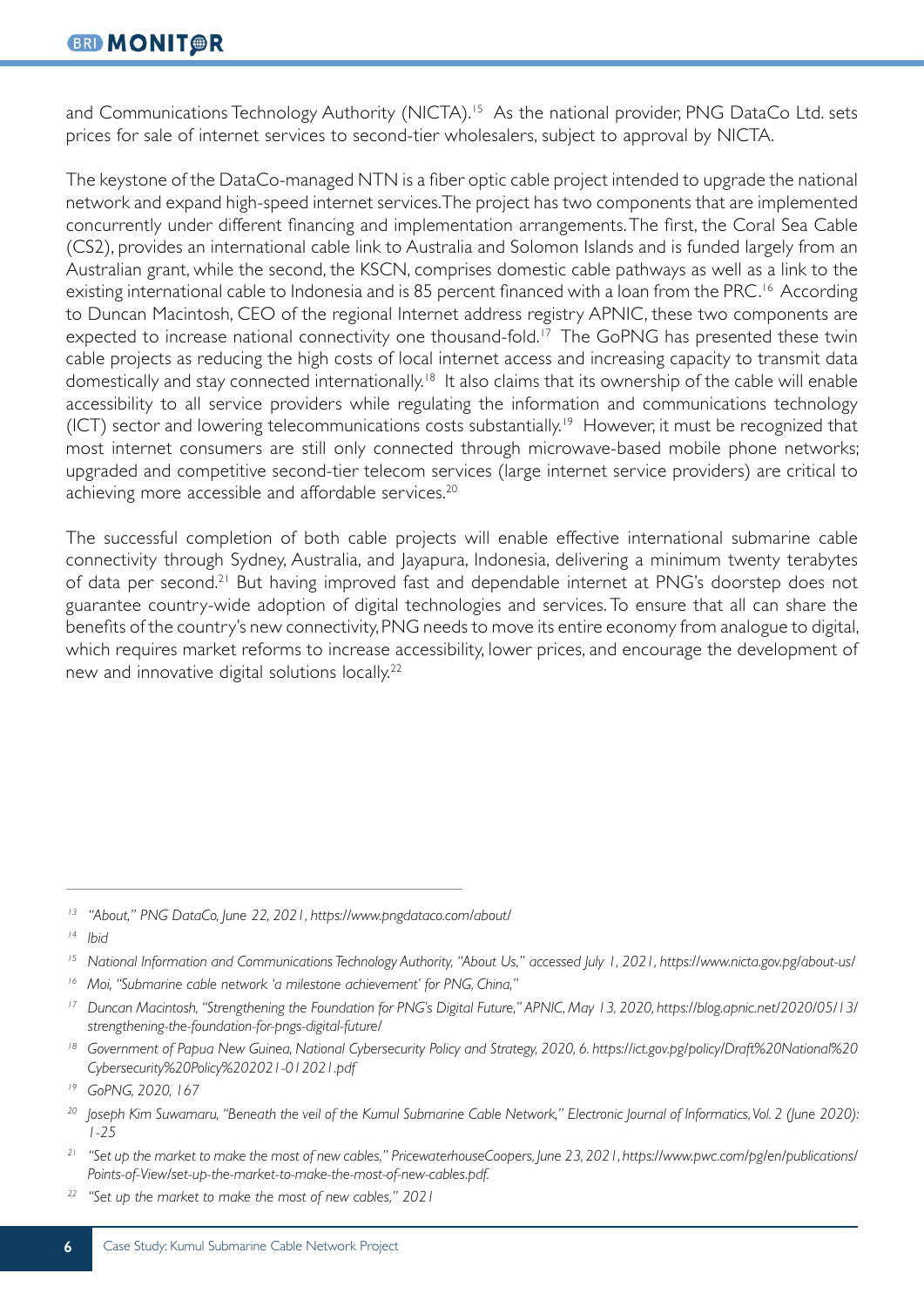

**Figure 1. National Transmission Network**

#### **The Coral Sea Cable Project**

The first component of the network upgrade, known as the Coral Sea Cable Project (CS2), comprised laying a new 4,700 km fiber optic cable linking Sydney, Australia, with Port Moresby and Honiara in Solomon Islands. It was intended to replace and provide a massive upgrade from a second hand fiber optic cable (Australia-Papua New Guinea, or APNG-2) from Sydney to Port Moresby installed in 2006, which had spliced together two stretches of the former PacRimWest cable—each 1,800 kms long linking Sydney with Guam.<sup>23</sup> The decommissioned cable provided the major link to the global internet network for PNG's National Capital and part of the country. However, various operators had increasingly used a variety of satellite connections due to the old cable's lack of capacity to meet growing business and consumer demand. APNG-2 was decommissioned in February 2021 after sixteen years of service. <sup>24</sup> The new CS2 has a capacity of twenty terabits, which is reportedly 20,000 times greater than the former APNG-2 cable; the estimated cost is more than USD \$144 million (K407 million), with the Australian government financing \$100.7 million (AUD\$136.6 or K331 million) under its bilateral assistance programs with the GoPNG and the Government of Solomon Islands (GoSI).<sup>25</sup>

*<sup>23</sup> ASN, "APNG-2," Alcatel Submarine Networks, June 23, 2021, https://www.submarinenetworks.com/en/systems/australia-usa/apng-2*

*<sup>24</sup> EMTV, "APNG-2 Cable decommissioned after 16 years of Service," EMTV Online, February 13, 2021, https://emtv.com.pg/apng-2 cable-decommissioned-after-16-years-of-service/* 

*<sup>25</sup> "Installation of Coral Sea Cable to begin this week," Coral Sea Cable Company, July 9, 2019, https://coralseacablecompany.com/ media-releases/pngs-ict-champions-honoured-at-coral-sea-cable-event-5gl5k-c7cw6; Kevin McQuillan, "Undersea cable linking Papua New Guinea, Solomon Islands and Australia to be completed late 2019," Business Advantage PNG, June 25, 2018, https://www. businessadvantagepng.com/undersea-cable-linking-papua-new-guinea-solomon-islands-and-australia-to-be-completed-late-2019/*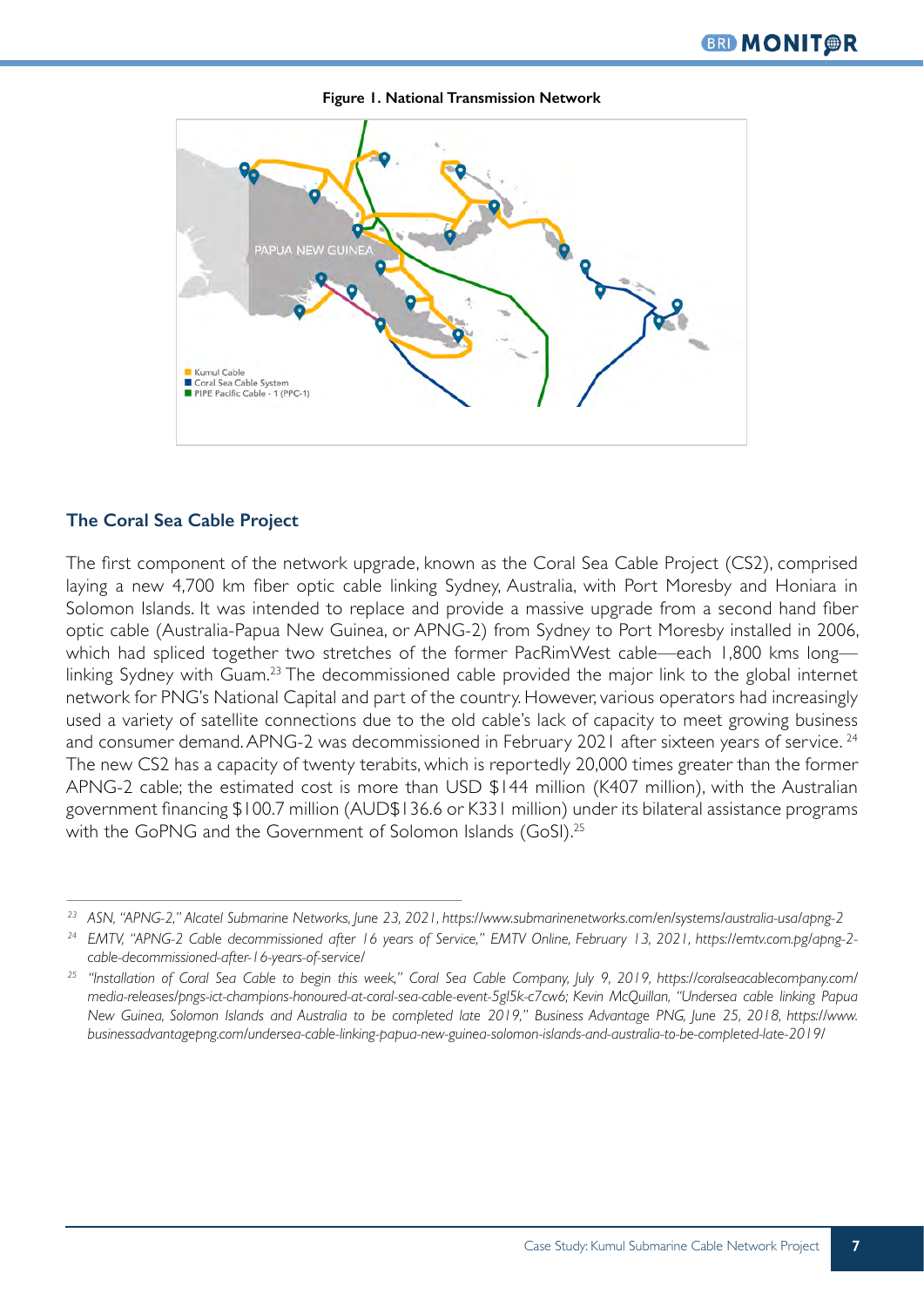The development of the CS2 was based on a tripartite MOU between the Government of Australia (GoA) and the Governments of PNG and Solomon Islands, signed on July 11, 2018.26 Two thirds of the grant funding was provided by Australia with the remaining balance jointly funded by the PNG and Solomon Islands governments.<sup>27</sup> The stated aim of the CS2 was to increase information sharing and strengthen relations between the three countries, in light of the insufficient bandwidth capacity in APNG-2 and lack of any cable linking to the Solomon Islands. However, the Australian government's security concerns regarding potential Huawei-installed cables from Port Moresby and Honiara to Sydney were also a critical motivation for its involvement in the CS2, as the funding followed its rejection of a Huawei cable installation in Sydney<sup>28</sup>

The main components of the project include:

- Feasibility studies, technical scoping, and design
- Materials and equipment procurement
- Construction of a fiber optic cable network between Sydney and Port Moresby
- Construction of cable landing sites
- Installation of an electronic transmission system
- Installation of an electricity power back-up system to energize the cable network
- Project administration, supervision, and coordination

*<sup>26</sup> Solomon Submarine Cable, "SISCC: Solomon Islands Submarine Cable Company Limited," Solomon Island Submarine Cable Company Ltd, June 23, 2021, https://siscc.com.sb/* 

*<sup>27</sup> Submarine Networks, "Coral Sea (CS2)," accessed July 1, 2021, https://www.submarinenetworks.com/en/systems/asia-australia/coral-sea; "Australian Foreign Minister Payne joins Prime Minister Hou for Coral Sea Cable ground-breaking ceremony," Coral Sea Cable Company, June 23, 2021, https://coralseacablecompany.com/media-releases/pngs-ict-champions-honoured-at-coral-sea-cable-event-6a3ch* 

*<sup>28</sup> Winston Qiu, "Coral Sea Cable System Overview," Submarine Cable Networks, December 19, 2019, https://www.submarinenetworks. com/en/systems/asia-australia/coral-sea/coral-sea-cable-system-overview; Colin Packham, "Ousting Huawei, Australia Finishes Laying Undersea Internet Cable for Pacific Allies," Reuters, August 27, 2019, https://www.reuters.com/article/us-australia-pacific-cable/oustinghuawei-australia-finishes-laying-undersea-internet-cable-for-pacific-allies-idUSKCN1VI08H*

*<sup>29</sup> "The System," Coral Sea Cable Company, accessed June 30, 2021, www.coralseacablecompany.com/the-system; David James, "Ten Questions Answered about the Coral Sea Cable System," Business Advantage PNG, October 30, 2018, https://www.businessadvantagepng. com/ten-questions-answered-about-the-coral-sea-cable-system/* 

*<sup>30</sup> The Solomon Islands Submarine Cable Company is a joint venture between the Investment Corporation of the Solomon Islands (an SOE) and the Solomon Islands' National Provident Fund. Solomon Submarine Cable, "Solomon Islands Submarine Cable Company Limited: Shareholding," accessed July 1, 2021, https://siscc.com.sb/*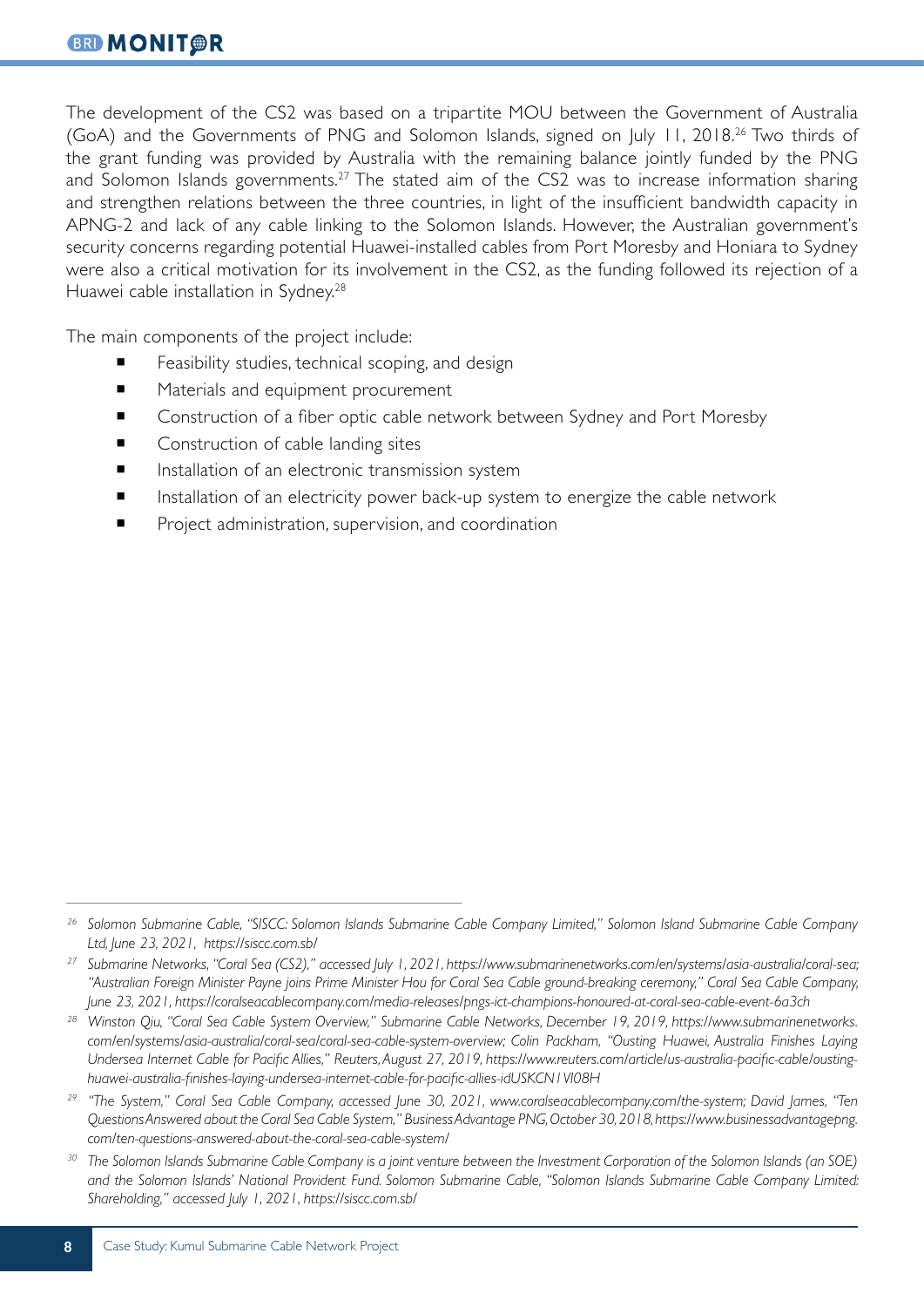The main contractor involved in CS2 was Australia-based Vocus Group with France-based Alcatel-Lucent Submarine engaged as a sub-contractor to build and lay cables. The cables were manufactured by Alcatel-Lucent Submarine in Calais, France, and shipped for installation by the company.<sup>29</sup> The cable is owned and operated by the Coral Sea Cable Company Pty Limited, an Australian-registered company, with equal shareholding by the Commonwealth of Australia, PNG DataCo Ltd., and Solomon Islands Submarine Cable Company, a wholly government-backed company.<sup>30, 31</sup> The final splice to complete the cable was made on September 27, 2019. The cable went online in February 2020 and was officially launched by PNG's Prime Minister, Hon James Marape on June 5, 2020.<sup>32</sup> While now online, the PNG network has not reached the wide usage expected by the government due to delays associated with regulatory and pricing issues between DataCo and NICTA and low uptake by local internet service providers (ISPs), which generally found prevailing satellite connections remained more affordable.<sup>33</sup> As of March 2021, the installation of the cable does not seem to have had any impact on mobile prices, with DataCo's use of the CS2 funding to cross-subsidize the KSCN potentially having a negative impact on prices.<sup>34</sup>

**Figure 2. Coral Sea Cable Landing Station**

- *<sup>31</sup> "Coral Sea Cable Company," Coral Sea Cable Company, June 23, 2021, https://coralseacablecompany.com/; "Solomon Islands Submarine Cable Company Limited: Shareholding," 2021*
- *<sup>32</sup> James Marape, "Official Launching of Coral Sea Internet Cable-PM's Keynote Speech", Study in PNG, June 12, 2020, https://studyinpng. com/2020/06/keynote-address-by-pngs-prime-minister-right-hon-james-marape-official-opening-of-coral-sea-cable-system-5thjune-2020/*
- *<sup>33</sup> Asia Development Bank, "Broadband Internet Satellite is Key to Achieving Papua New Guinea's Vision for Effective e-Government Services," December 18, 2020, https://www.adb.org/news/videos/broadband-internet-satellite-key-achieving-papua-new-guineas-visioneffective-e-government-services; Amanda Watson, Picky Airi, and Moses Sakai, "Mobile Internet Prices in Papua New Guinea: Still No Downward Movement," DevPolicy Blog, March 18, 2021. https://devpolicy.org/mobile-internet-prices-in-papua-new-guinea-still-nodownward-movement-20210318-1/*
- *<sup>34</sup> Watson et al., "Mobile Internet Prices in Papua New Guinea: Still No Downward Movement"; Robert Potter, "Papua New Guinea and China's Debt Squeeze," The Diplomat, February 2, 2021, https://thediplomat.com/2021/02/papua-new-guinea-and-chinas-debtsqueeze/.*
- *<sup>36</sup> "Subsea Cables in/across South Pacific," Alcatel Submarine Networks, www.submarinenetworks.com/en/australia-usa; Department of Treasury, "Volume 3b: Public Investment Program for Statutory Authorities and Provincial Governments, 2021-2025," 2021 National Budget, 2021, https://www.treasury.gov.pg/html/national\_budget/files/2021/Volume%203B%20PIP.pdf*
- *<sup>37</sup> "PNG Dataco completes laying of Kumul Submarine Cable," PNG Buzz, June 4, 2020,https://pngbuzz.com/tech/5257; "Kumul Submarine Cable Network will be Finished in Q3 2021," PNG Business News, February 3, 2021, https://www.pngbusinessnews.com/ articles/2021/2/kumul-submarine-cable-network-will-be-finished-in-q3-2021*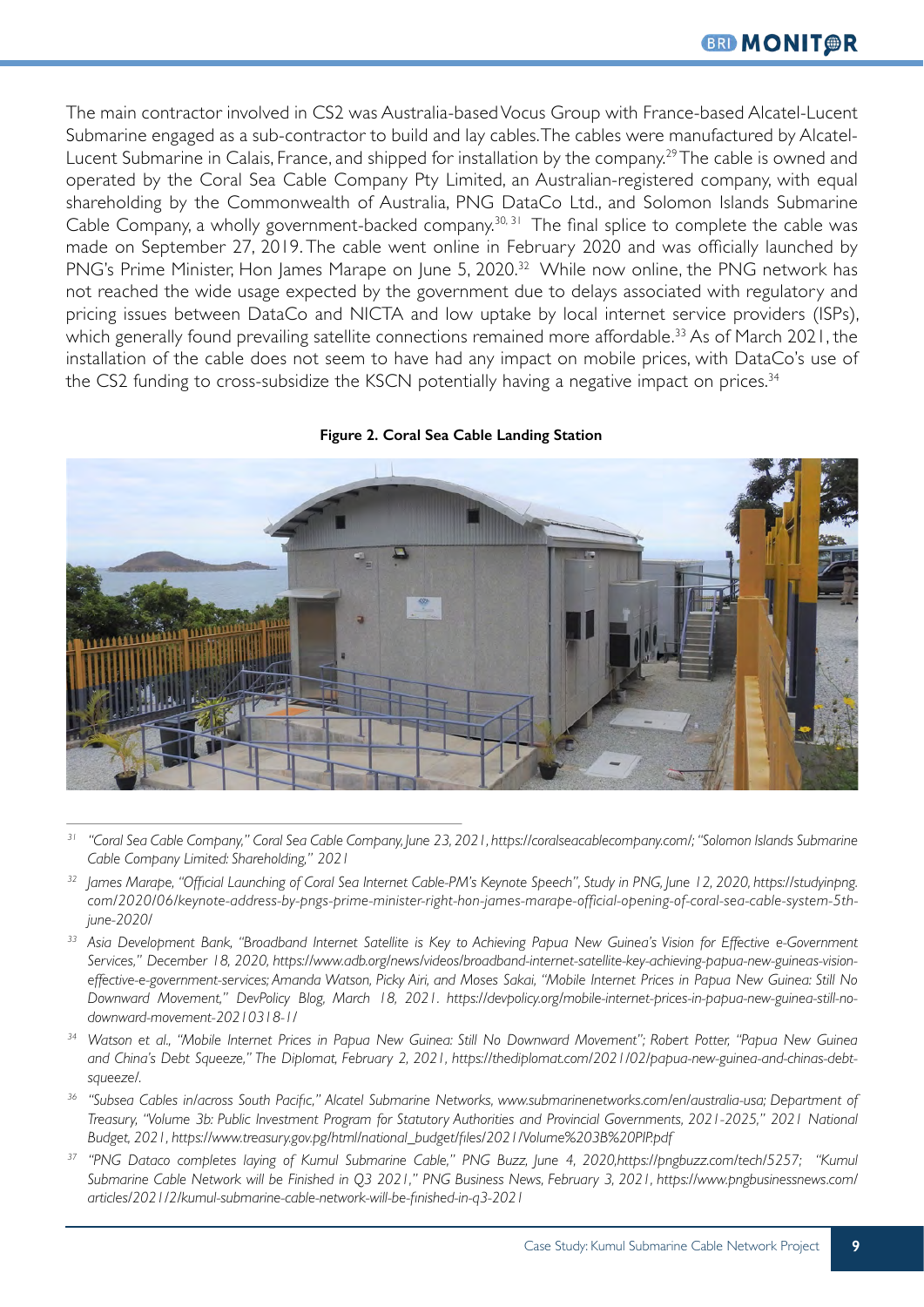### **The Kumul Submarine Cable Network Project (KSCN)**

The second component is the KSCN, a 5,457 km submarine fiber optic cable linking fourteen PNG coastal provinces and the National Capital and connecting to the cable landing for the Indonesia network in Jayapura, Papua Province (see Figure 1). This project is financed largely through a concessional loan from the PRC through the China EXIM Bank and executed by DataCo, which is "required to sustain its operations from revenues derived from the sale of bandwidth to Internet Service Providers."<sup>36</sup> According to DataCo Managing Director Paul Komboi, the laying of the domestic cable was completed on June 2, 2020, to be brought into use in July 2020, with the linkage to Jayapura to be completed by the third quarter of 2021.<sup>37</sup>

This case study focuses on KSCN's compliance with government public procurement policies and guidelines.

The project components include:

- Construction and laying of 5,457 km sea cable
- Procurement of equipment and materials
- Feasibility study, survey, and technical design
- Project administration, supervision, and coordination



#### **Figure 3. KSCN Landing Station**

*<sup>36</sup> "Subsea Cables in/across South Pacific," Alcatel Submarine Networks, www.submarinenetworks.com/en/australia-usa; Department of Treasury, "Volume 3b: Public Investment Program for Statutory Authorities and Provincial Governments, 2021-2025," 2021 National Budget, 2021, https://www.treasury.gov.pg/html/national\_budget/files/2021/Volume%203B%20PIP.pdf* 

*<sup>37</sup> "PNG Dataco completes laying of Kumul Submarine Cable," PNG Buzz, June 4, 2020,https://pngbuzz.com/tech/5257; "Kumul Submarine Cable Network will be Finished in Q3 2021," PNG Business News, February 3, 2021, https://www.pngbusinessnews.com/ articles/2021/2/kumul-submarine-cable-network-will-be-finished-in-q3-2021*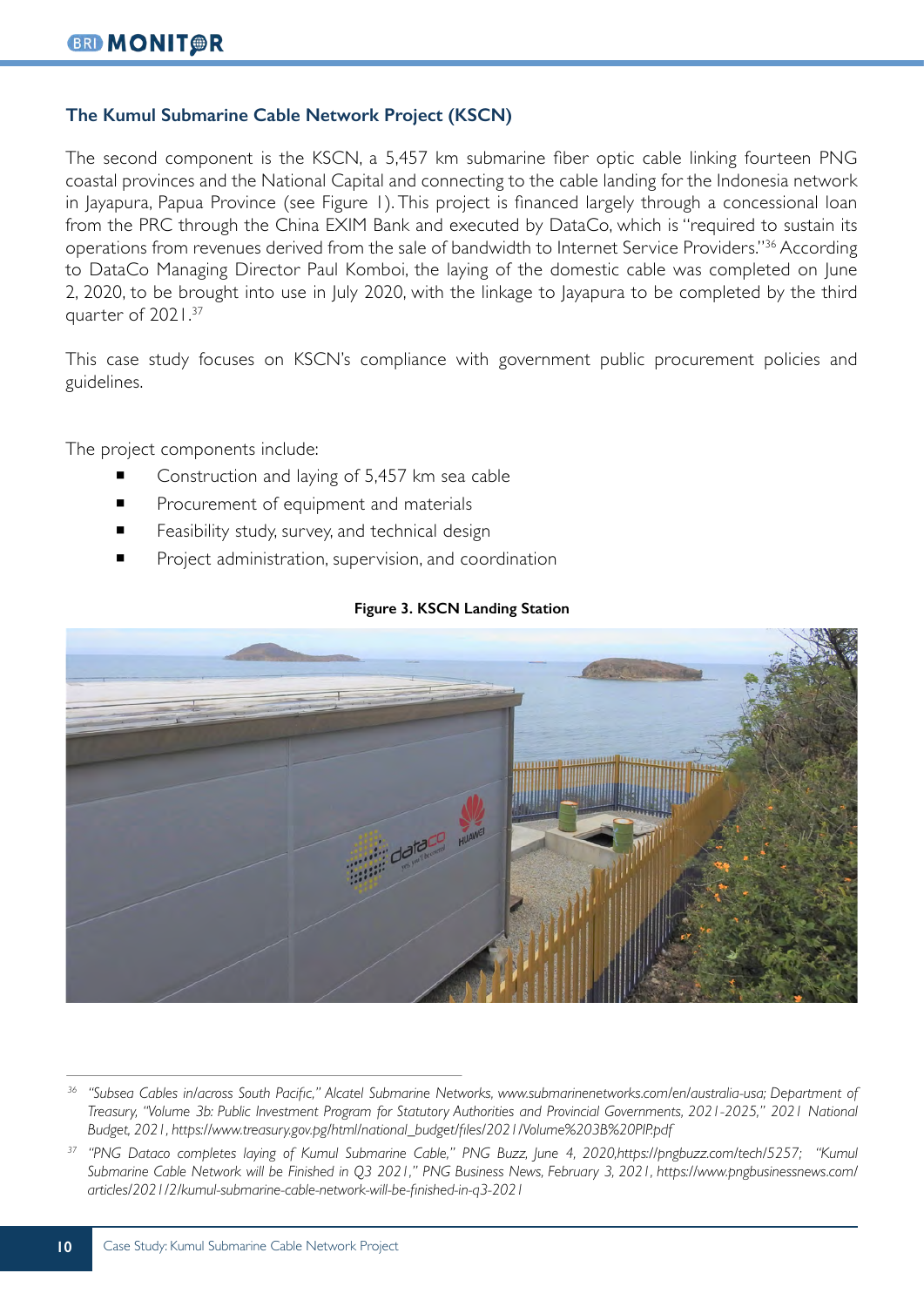# **Project Financing & Implementation**

PNG secured a loan from China's EXIM Bank for the KSCN, accounting for 85 percent of the project costs with the remaining 15 percent to be provided by GoPNG.<sup>38</sup> The West New Britain Provincial Government contributed an additional USD \$56,423 (K200,000) to connect the cable network to public institutions in the province, the only provincial government to do so.<sup>39</sup> The Kumul Consolidated Holdings' (KCH) website specifies that the loan was for an estimated USD \$270 million (K879 million), but contrasting figures are provided from various official sources.<sup>40</sup> Although the loan amount is yet to be confirmed, a total figure of USD \$270 million and its equivalent is used and reflected in the project mapping outline (Figure 4) to illustrate the financing arrangements and main stakeholders involved in this project. A separate section below is dedicated to discussing the three different loan figures that are being quoted in media sources and causing confusion. In May 2020, State Enterprise Minister Sasindran Muthavel expressed concern that various cost overruns—including additional expenses incurred due to natural phenomena, such as an earthquake in July 2019—would push the final cost and debt servicing cost well beyond the capacity of users to pay unless the state incorporated it as part of the national infrastructure.<sup>41</sup> He also stated that "the fact of the matter is we owe China EXIM Bank USD \$470 million…. Whether you like it or not [the] Government did borrow and spend K1.6 billion [USD \$450.3 million] on NBN1 [a 3G/4G project with towers installed by Huawei] and Kumul Undersea Cable and we have to commercialise these assets to generate revenue."<sup>42</sup>

The KSCN was one of the high-priority projects included in the Framework Agreement on Development Cooperation signed between the PRC and GoPNG on July 8, 2016, during former Prime Minister Peter O'Neill's visit to China.<sup>43</sup> After PNG joined the BRI in June 2018, the project was listed under the initiative. In August 2018, GoPNG reported that EXIM Bank and PNG had reached a project financing agreement.<sup>44</sup> According to the GoPNG, actual project implementation began in November 2018.45

The main stakeholders in the project are the PRC, which provided 85 percent loan financing through the EXIM Bank, and the GoPNG as the recipient and beneficiary of the funds for implementing the project through PNG DataCo Ltd. Chinese company Huawei Marine is the main contractor responsible for construction and maintenance of the landing equipment. Huawei Marine was established in 2008 as a joint venture between Global Marine Systems (49 percent) and Huawei Technology (51 percent), and

*<sup>38</sup> "Telecommunications: Submarine Cable (International & Domestic)," Kumul Consolidated Holdings, June 23, 2021, https://www.kch.com. pg/key-impact-projects/telecommunications/* 

*<sup>39</sup> Nicole Joannes, "Kumul Submarine Cables to Be Launched," Papua New Guinea Post-Courier, April 16, 2020, https://postcourier.com. pg/kumul-submarine-cables-to-be-launched/* 

*<sup>40</sup> Joannes, "Kumul Submarine Cables to Be Launched"* 

*<sup>41</sup> Johnny Blades, "Viability of PNG cable project uncertain," RNZ, May 28, 2020, https://www.rnz.co.nz/international/programmes/ datelinepacific/audio/2018748241/viability-of-png-cable-project-uncertain* 

*<sup>42</sup> "Telco to Help Pay K1.6 billion loan," Post Courier, August 11, 2020, https://postcourier.com.pg/telco-to-help-repay-k1-6b-loan/* 

*<sup>43</sup> "Joint Press Release Between the People's Republic of China and The Independent State of Papua New Guinea," Ministry of Foreign Affairs of the PRC, July 8, 2016, https://www.fmprc.gov.cn/mfa\_eng/wjdt\_665385/2649\_665393/t1378713.shtml* 

*<sup>44</sup> James Pierce, "Chinese Bank Backs Papua New Guinea Subsea Cable," Capacity Media, August 10, 2018. https://www.capacitymedia. com/articles/3822186/chinese-bank-backs-papua-new-guinea-subsea-cable.* 

*<sup>45</sup> "China to Fund Cable Project," The National, August 10, 2018, https://www.thenational.com.pg/china-to-fund-cable-project/; "PUBLIC INVESTMENT PROGRAM FOR STATUTORY AUTHORITIES AND PROVINCIAL GOVERNMENTS 2019 – 2023," Department of Treasury of Papua New Guineans, December 31, 2021,* 

*<sup>46</sup> Winston Qiu, "Global Marine Group Fully Divests Stake in Huawei Marine Networks," Submarine Cable Networks, June 6, 2020. https://www.submarinenetworks.com/en/vendors/hmn-tech/global-marine-completes-sale-of-30-stake-in-huawei-marine-networks-for-85-million.*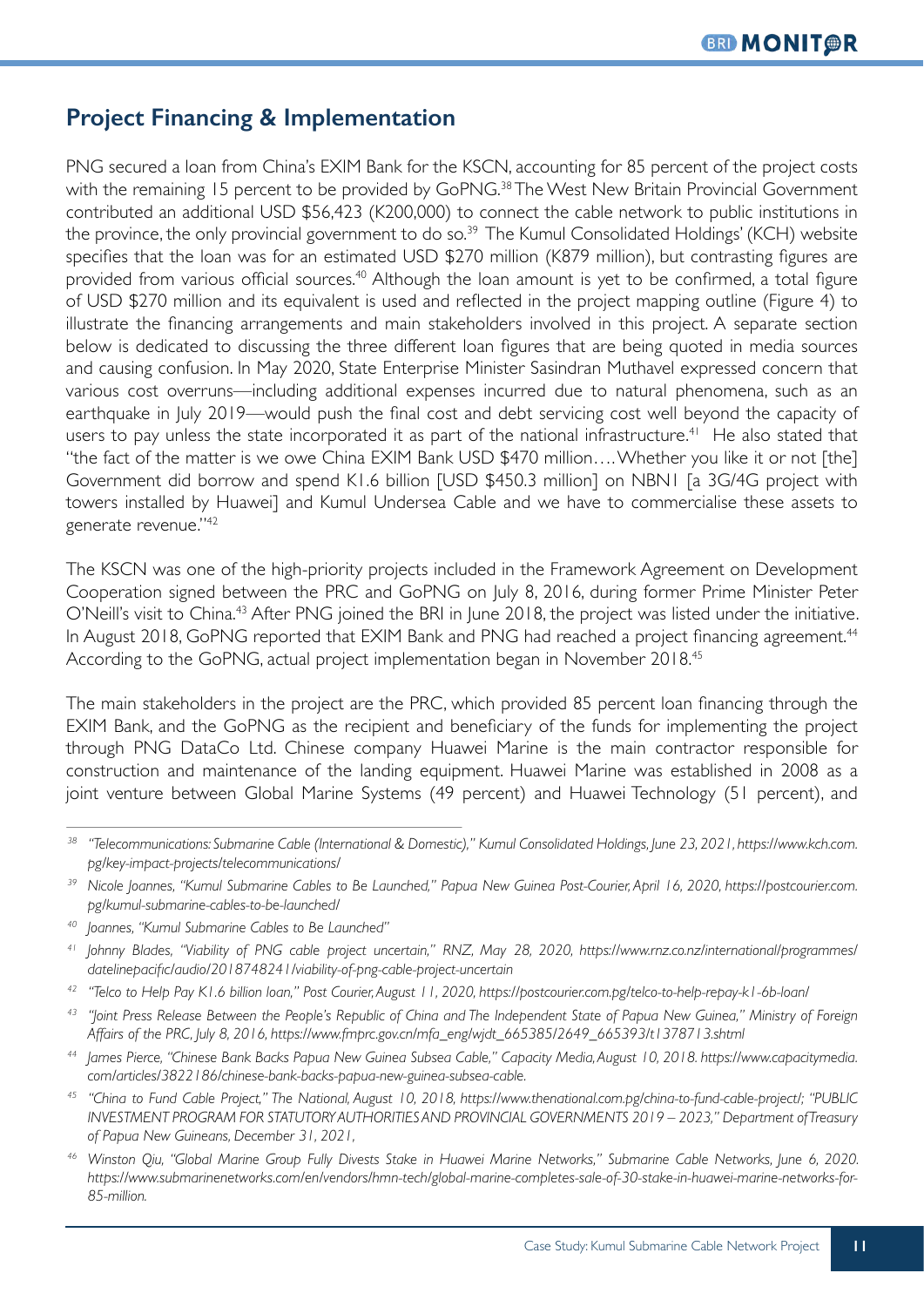was acquired by Hengtong Group in 2020.<sup>46</sup> Other companies engaged as subcontractors include: China National Machinery Import and Export Corporation, which will supply the fiber optic cable from China; and Optic Marine Services of Malaysia, which laid the cables, including through the use of the Indonesiaregistered vessel Ile De Re, a deep water cable-laying vessel capable of carrying 5,050 tons of cable.<sup>47</sup>

As reflected in the Project Mapping Outline (Figure 4), the counterpart funds for the KSCN are provided through state-owned companies, similar to the CS2. The counterpart funds for 2018 were budgeted and provided through PNG DataCo Ltd.'s parent company KTH, a majority state-owned entity formed from the merger of three SOEs delivering ICT services that is under the direction of KCH, a trustee for nonmining, gas, and petroleum sector entities.<sup>48</sup> The funds for 2019 and 2020 were budgeted and appropriated under PNG DataCo Ltd. as the direct implementer of the KSCN.<sup>49</sup> While DataCo is currently responsible for servicing the debt with the revenue from the project, the need to provide affordable service and DataCo's struggles with debt sustainability have prompted suggestions that GoPNG treat the cable as national infrastructure and undertake the debt, rather than viewing it as a commercial project.<sup>50</sup>

As reflected in the Project Mapping Outline (Figure 4), the counterpart funds for the KSCN are provided through state-owned companies, similar to the CS2. The counterpart funds for 2018 were budgeted and provided through PNG DataCo Ltd.'s parent company KTH, a majority state-owned entity formed from the merger of three SOEs delivering ICT services that is under the direction of KCH, a trustee for nonmining, gas, and petroleum sector entities.<sup>48</sup> The funds for 2019 and 2020 were budgeted and appropriated under PNG DataCo Ltd. as the direct implementer of the KSCN.<sup>49</sup> While DataCo is currently responsible for servicing the debt with the revenue from the project, the need to provide affordable service and DataCo's struggles with debt sustainability have prompted suggestions that GoPNG treat the cable as national infrastructure and undertake the debt, rather than viewing it as a commercial project.<sup>50</sup>

The cable was seemingly planned and laid without any of the actors involved conducting any Social and Environment Impact Assessment or securing an approved environment permit, as normally required for any major project under PNG's Environment Act.<sup>51</sup> In response to public concerns regarding the health impacts of the cable, including radiation levels, DataCo Managing Director Paul Komboi assured the public that the NTN "is very considerate on the environment and health aspects."52 The International Cable Protection Committee, an NGO whose primary membership is companies associated with the submarine cable industry, has made similar arguments regarding the impact of cables on the marine environment. In its report to the UN General Assembly on Marine Biodiversity of Areas Beyond National Jurisdiction (BBNJ), the NGO argued fiber optic cables themselves essentially have no negative environmental impact because the small diameter cables have extremely low power usage and lie on the seabed rather than disturbing the marine environment.<sup>53</sup>

*<sup>47</sup> Moi, "Submarine cable network 'a milestone achievement' for PNG, China,"; Joannes, "Kumul Submarine Cables to Be Launched"; Loop Technology, "Kumul Cable Lands in ARoB," May 19, 2020, https://www.looppng.com/tech/kumul-cable-lands-arob-92235; Optic Marine Services, "Vessels," accessed July 1, 2021, https://opticmarine.com/vessels/* 

*<sup>48</sup> "Telecommunications: Submarine Cable (International & Domestic)," 2021* 

*<sup>49</sup> "Public Investment Program, 2018–2022," Department of Treasury of Papua New Guineans, December 31, 2018, http://www.treasury. gov.pg/html/national\_budget/files/2018/Volume%203%20PIP.pdf ; Department of Treasury of Papua New Guineans,2021 ; "Public Investment Program for Statutory Authorities and Provincial Governments, 2020–2024," Department of Treasury of Papua New Guineans, June 23, 2021, http://www.treasury.gov.pg/html/national\_budget/files/2020/Volume%203B.pdf*

*<sup>50</sup> Pacific Waves, "Viability of PNG Cable Project Uncertain," May 28, 2020. https://www.rnz.co.nz/international/programmes/datelinepacific/ audio/2018748241/viability-of-png-cable-project-uncertain.* 

*<sup>51</sup> Independent State of Papua New Guinea, Environment Act 2000, No. 64 of 2000, April 19, 2001. http://www.paclii.org/pg/legis/ consol\_act/ea2000159/.*

*<sup>52</sup> "PNG Dataco denies environmental effects of Kumul cable," Telecompaper, July 1, 2020, https://www.telecompaper.com/news/pngdataco-denies-environmental-effects-of-kumul-cable--1344671; "No Radiation for Kumul Submarine Cable," The Loop, April 8, 2020, https://www.looppng.com/business/no-radiation-kumul-submarine-cable-network-kscn-91333.*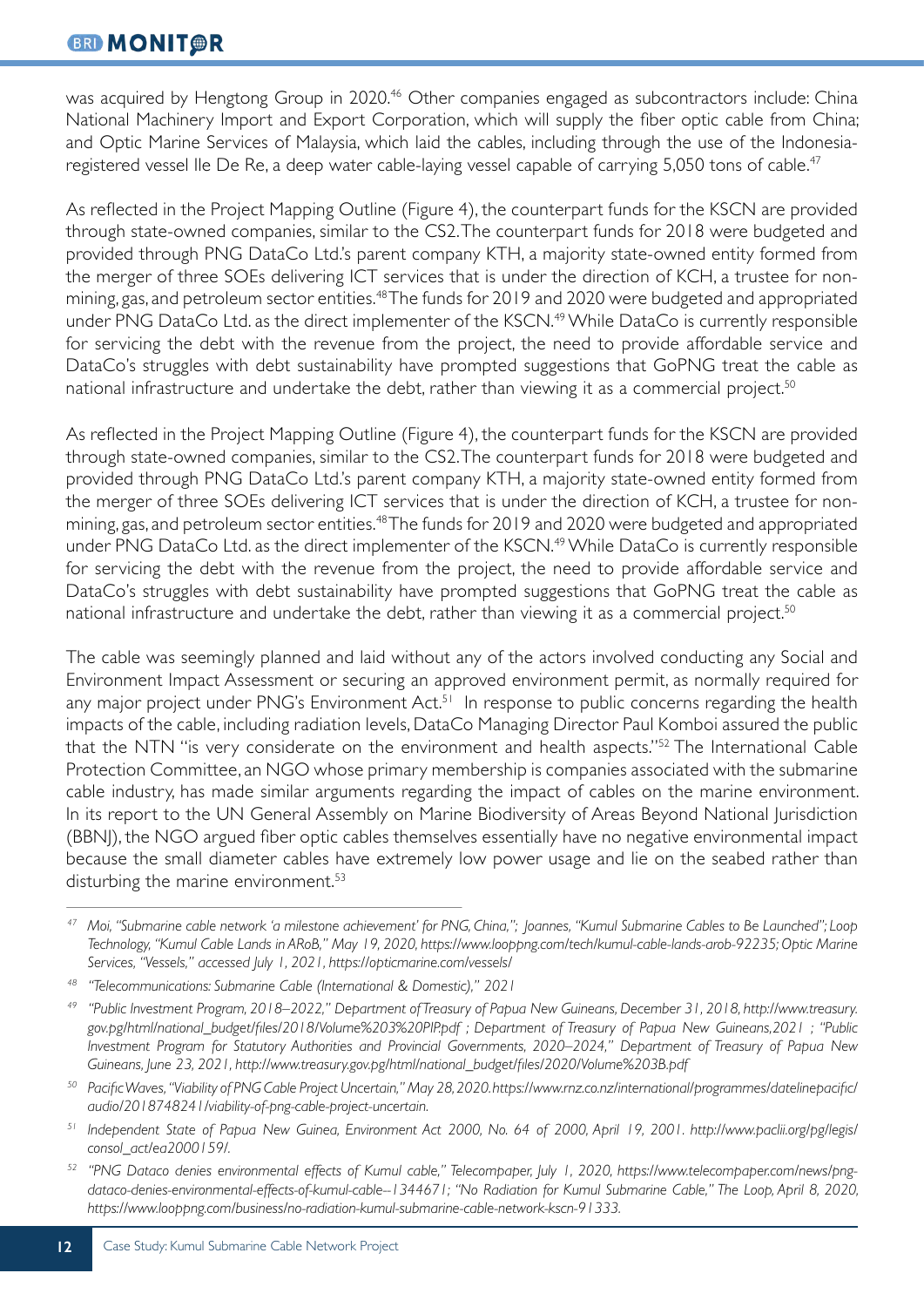

**Figure 4: Kumul Submarine Cable Network Stakeholder Mapping**

The KSCN implementation was designed as three systems that were constructed in three phases, as detailed below:

- i) Phase A: system two linking Port Moresby, Alotau, Popondetta, Lae, and Madang started in November 2018 with the arrival of the cable-laying ship carrying 6,000 km of fiber optic cable in Port Moresby and was successfully completed on February 19, 2020;<sup>54</sup>
- ii) Phase B: system one construction started immediately thereafter in late February 2020, linking Vanimo from Jayapura, and linking Wewak, Lorengau, Kimbe, Kokopo, and Kavieng with the cable network, eventually landing in Kieta on May 18, 2020 (the link to Jayapura to be completed in the third quarter of 2021);<sup>55</sup> and
- iii) Phase C: system three was completed with the landing of the cable in Daru, Western Province on June 2, 2020, marking the completion of the laying of the 5,457 km of domestic cable.<sup>56</sup>

Interestingly, PNG's Engineering General Manager Tony Morisause stated in February 2021 that DataCo is already planning an upgrade to the cable management system, as he claimed current available bandwidth has already been superseded by demand.<sup>57</sup>

*<sup>53</sup> The International Cable Protection Committee, "Submarine Cables and BBNJ," United Nations, August 1, 2016, https://www.un.org/ depts/los/biodiversity/prepcom\_files/ICC\_Submarine\_Cables\_&\_BBNJ\_August\_2016.pdf*

*<sup>54</sup> PNG eHow, "Stable High Speed Internet expected as PNG Kumul Domestic Cable project completed," PNG eHow, March 11, 2019, https://tech.pngfacts.com/2019/03/stable-high-speed-internet-expected-as.html.* 

*<sup>55</sup> "Kumul Cable Lands in ARoB," 2020* 

*<sup>56</sup> "Kumul Submarine Cable Network," PNG DataCo, June 8, 2020, https://www.facebook.com/pngdatacolimited/photos/the-landing-ofkumul-submarine-cable-network-kscn-in-western-province-on-tuesday/687839235342850/.* 

*<sup>57</sup> "DataCo to upgrade Kumul cable," PNG Report, February 9, 2021, https://www.pngreport.com/infrastructure-and-services/ news/1404233/dataco-to-upgrade-kumul-cable.*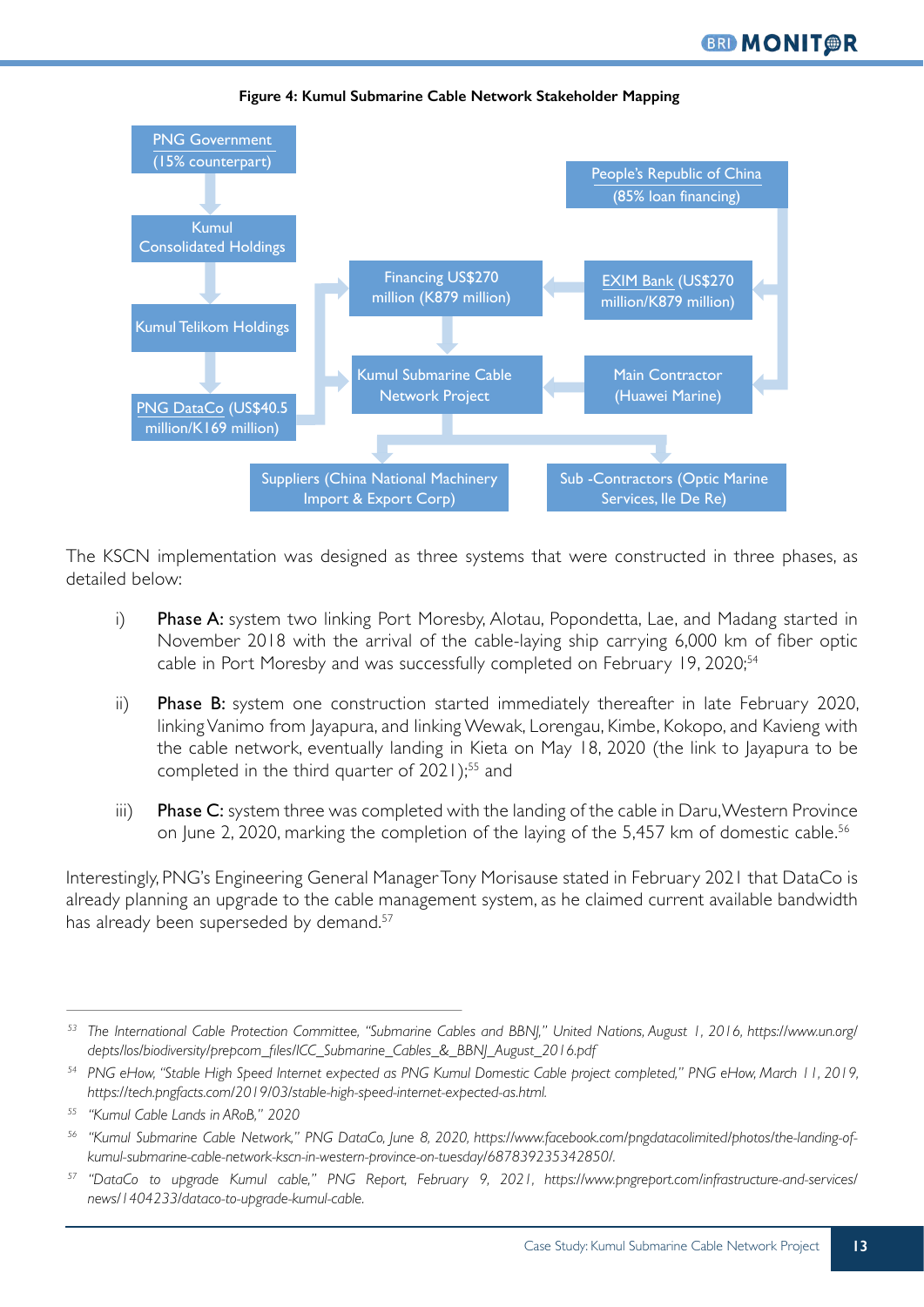# **Project Issues**

# **Transparency and Accountability**

The researchers had great difficulty accessing and collecting background primary data in relation to the KSCN, including the terms and conditions associated with the loan, tendering and engagement of contractors, project implementation, and the current status of the project. Despite ongoing efforts to secure further information, including seeking appointments for meetings through phone calls, emails, and written letters to those directly involved in the KSCN planning and implementation, the researchers have received no response. As noted in INA's previous report on the PMIZ, difficulty accessing this information is partially due to the absence of any law clearly identifying the process by which the public can access information as guaranteed under Section 51 of the PNG Constitution.<sup>59</sup> INA has written formally to the organizations listed below on the dates reflected:

- Secretary, Department of Foreign Affairs and Trade; dated September 25, 2020: requested information in relation to bilateral collaborative partnership framework between PNG and PRC including projects funded under BRI.
- Secretary, Department of National Planning and Monitoring; dated September 25, 2020: requested project implementation updates and other documents relating to the case study projects.
- Secretary, Department of Treasury; dated October 16, 2020: follow-up request for project financing agreements related to all case study projects. The Secretary failed to provide INA feedback after agreeing to assist on September 14, 2020.
- Chief Executive Officer, PNG DataCo Ltd; dated October 15, 2020: requested a meeting and project information with copy to Managing Director, KTH.
- Chief Executive Officer, National Procurement Commission; dated October 30, 2020: requested project information, especially whether the project complied with procurement policies and guidelines. As this question received no response from other key central and line agencies, the researchers undertook to liaise with the Procurement Commission directly but INA has yet to receive a response.

The researchers held several meetings with senior officers from the Department of Treasury, Prime Minister's office, National Executive Council, Department of Information and Communications, KCH, KTH, and the Auditor General's Office regarding our case study projects. These officials stated that information on the projects was available but it was difficult for them to access and release information to INA given the large sums involved and the sensitivities associated with Chinese funding. INA also consulted senior Department of Treasury officials at various junctures over the past six months—including via joint technical working group meetings—on the need to access financing agreements for our case study projects, only to be asked to submit a formal request to either the Secretary or Minister of the Treasury. The former Deputy Prime Minister and Treasurer Charles Abel also confirmed on September 4, 2020, that the Treasury held these documents. As INA's first formal request to the Treasury Secretary via email is still pending despite acknowledgement on September 15, 2020, another follow up in an official letter

*<sup>59</sup> "PNG Needs Right to Information (RTI) Law to Address Public-Sector Corruption," Transparency International PNG, September 27, 2019, https://www.transparencypng.org.pg/png-needs-right-to-information-rti-law-to-address-public-sector-corruption/*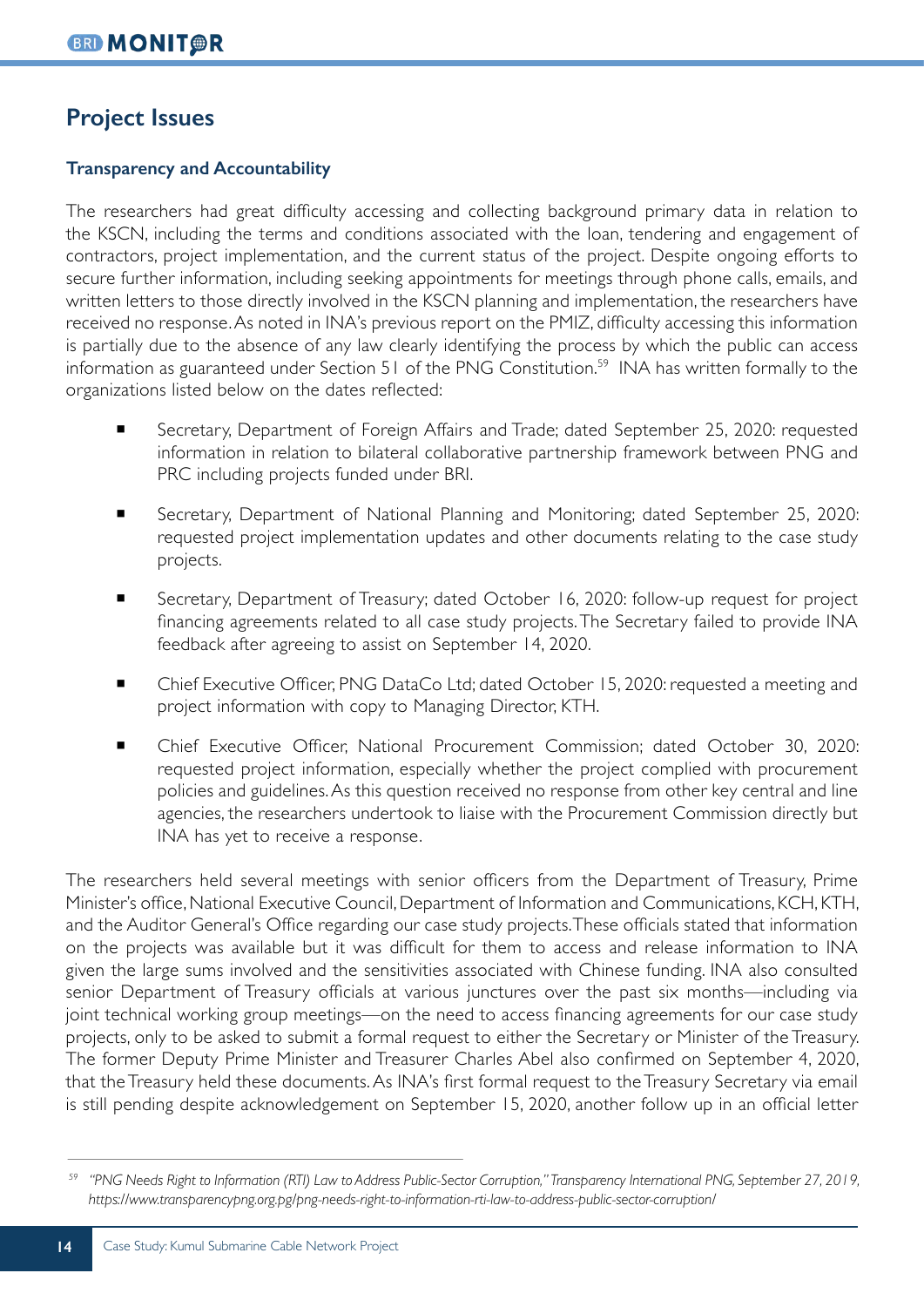was hand-delivered on October 16, 2020, with an email copy sent to the Secretary in his capacity as head of the organization on October 21, 2020; that is pending.

The researchers' unsuccessful attempts to obtain information illustrates a clear lack of transparency and accountability associated with this project and documentation of planning, budgeting, expenditures, and reporting. Not only did government officials fail to respond to researchers' requests for information, but they also declined to release information to clear up controversies in the general public regarding the loan amount associated with the KSCN. In July 2019, a report circulated on social media alleging that KTH took out a loan of USD \$201 million (K697 million) for this project without the approval of the National Executive Council (NEC), leaving the responsibility for the provision of counterpart funds and loan repayment to the GoPNG.<sup>60</sup> This report was denied by PNG DataCo Ltd., referring to it as "grossly misleading" and issuing a statement that warned "further commenting or circulating this article… may be defamatory in nature and could contravene existing Cyber Crime Laws in PNG," but did not provide further information on the terms or amount of the loan.<sup>61</sup> In the absence of transparent reporting on public borrowing and the use of public funds, speculation continues regarding the amount and terms of the loan. Annual Budget Volumes—notably the Volume 1 chapters on public expenditure, debt, public sector and SOE valuation, and performance and reform—contain constant references to the CS2 and upgrading the domestic mobile and broadband network, but no reference to the KSCN.<sup>62</sup>

Without the actual project loan agreement or full provision of details, the amount of the loan obtained for the KSCN remains unclear. Media reports have provided three different figures for the loan: first, the KCH official website lists the figure of an estimated USD \$270 million (K879 million);<sup>63</sup> second, State Enterprises and Investment Minister William Duma announced a number of USD \$200 million (K661 million) in August 2018;<sup>64</sup> and third, former PNG government advisor Jeffrey Wall reported a loan of USD \$279 million (K1 billion) in September 2020.<sup>65</sup> Annual Budget documents have specified a much lower figure of USD \$68.6 million (K239.75 million)—released to KCH/DataCo in annual increments of which USD \$57 million (K200.22 million) was sourced from the China EXIM Bank and USD \$11.5 million (K39.35 million) from GoPNG counterpart funding, with an additional USD \$33 million (K119 million) in GoPNG counterpart funding owed to Contractor as of 2021.<sup>66</sup> However, EXIM Bank lending by nature may be provided directly to the SOE which, until recently, would limit public access to this information. Although details regarding EXIM bank lending to SOEs would presumably also be recorded

*<sup>60</sup> PNG Breaking News, "KTH borrows K697m loan from EXIM Bank with NO NEC approval," PNG Breaking News, July 25, 2019, https:// www.facebook.com/pngbreakingnews/posts/2220534788055127?comment\_id=2224093614365911*

*<sup>61</sup> PNG Dataco, "Public Notice," July 26, 2019, https://m.facebook.com/pngdatacolimited/posts/462534084540034?fs=8* 

*<sup>62</sup> Papua New Guinea Department of Treasury, "Volume 1: Economic and Development Policies," 2019 National Budget, 2019, https:// www.treasury.gov.pg/html/national\_budget/files/2019/Volume%201.pdf* 

*<sup>63</sup> "Telecommunications: Submarine Cable (International & Domestic)," 2021*

*<sup>64</sup> "China to fund cable project," 2018* 

*<sup>65</sup> Jeffrey Wall, "China's 'Debt-Trap Diplomacy' is About to Challenge Papua New Guinea—and Australia," The Strategist, September 8, 2020, https://www.aspistrategist.org.au/chinas-debt-trap-diplomacy-is-about-to-challenge-papua-new-guinea-and-australia/* 

*<sup>66</sup> Papua New Guinea Department of Treasury, "Volume 2a: Estimates of Revenue and Expenditure for Government Departments," 2019 National Budget, 2019, https://www.treasury.gov.pg/html/national\_budget/files/2019/Volume%202a.pdf; Papua New Guinea Department of Treasury, "Volume 2: Estimates of Revenue and Expenditure for National Government Departments," 2019 National Budget, 2019, https://www.treasury.gov.pg/html/national\_budget/filces/2019/Volume%202c.pdf; Papua New Guinea Department of Treasury, "Volume 3b, Public Investment Program for Statutory Authorities and Provincial Governments, 2020-2024," 2020 National Budget, 2020, https://www.treasury.gov.pg/html/national\_budget/files/2020/Volume%203B.pdf; Papua New Guinea Department of Treasury, "Volume 2d: 2021 Budget Estimates for Statutory Authorities, Provincial Governments, Debt Services, and Trust Accounts," 2021 National Budget, 2021, https://www.treasury.gov.pg/html/national\_budget/files/2021/Volume%202d.pdf; Papua New Guinea Department of Treasury, "Volume 3b: Public Investment Program for Statutory Authorities and Provincial Governments, 2021-2025," 2021 National Budget, 2021, https://www.treasury.gov.pg/html/national\_budget/files/2021/Volume%203B%20PIP.pdf.*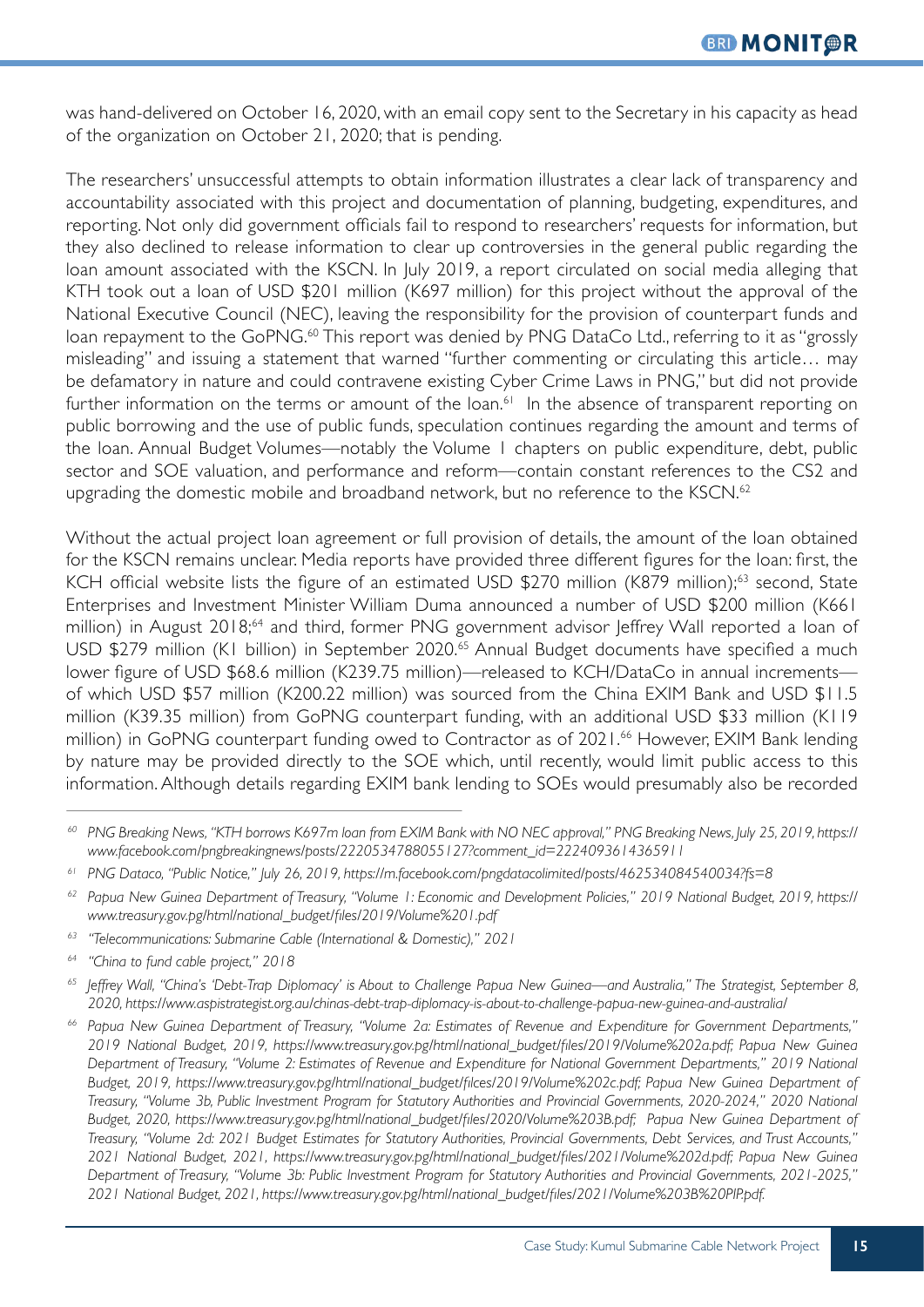under the state's contingent liabilities, these numbers would have been inaccessible until mid-2019, as the Treasury was seeking to keep official public debt figures down.<sup>67</sup> In mid-2019, Treasury began providing comprehensive debt figures, including court orders, guarantees, and contingent liabilities, with contingent liabilities estimated at USD \$3.9 billion (K14.1 billion).<sup>68</sup> In February 2020, GoPNG began a Staff Monitored Program with the International Monetary Fund (IMF) to implement public debt reforms.<sup>69</sup> In order to minimize confusion regarding the level of debt taken on by the country, the actual loan amount must be confirmed by the Department of Treasury and KTH, the entities which have primary responsibility for loan negotiations and project implementation oversight, or by the Auditor General.

As the researchers have not had the opportunity to meet formally with PNG DataCo Ltd. or its parent

|                                    | 2016               | 2017        | 2018                    | 2019                             | 2020<br>(estimate)        | 2020<br>(estimate)      | 2020<br>(estimate)                 |
|------------------------------------|--------------------|-------------|-------------------------|----------------------------------|---------------------------|-------------------------|------------------------------------|
| <b>Total Funds</b><br>Appropriated | USD \$1.9<br>KI.85 | None listed | USD \$10.7<br>K35       | <b>USD \$2.3</b><br>K7.72        | <b>USD \$35.7</b><br>K125 | USD \$19.4<br>K70       | USD \$68.6<br>K <sub>2</sub> 39.75 |
| <b>GoPNG Funding</b>               | USD \$1.9<br>KI.85 | None listed | <b>USD \$4.6</b><br>K15 | <b>USD \$0.7</b><br>K2.5         | <b>USD \$2.9</b><br>K10   | <b>USD \$2.8</b><br>KI0 | USD \$11.5<br>K39.35               |
| <b>PRC Loan</b>                    | K <sub>0</sub>     | None listed | <b>USD \$6.1</b><br>K20 | $USD$ \$1.5<br>K <sub>5.22</sub> | USD \$32.8<br>K115        | USD \$16.6<br>K60       | <b>USD \$57</b><br>K200.22         |

#### **Table 1: GoPNG Budget Appropriations for KSCN, 2016-2020 (million USD \$, million Kina)**

*Source: Various.70*

entity KTH and are not privy to the KSCN loan agreement, it is difficult to assess whether an open and competitive bidding process was followed in the selection of project service providers. As KSCN was funded by an international loan, it may not have been subject to the requirement under PNG law that projects must undergo competitive bidding. Under Section 7(4) of the 2018 National Procurement Act, if a loan "agreement contains a condition that the provider shall originate from the country of the donor, procurement of the provider shall be in accordance with the agreement."<sup>71</sup> Given the opacity of the procurement process and the prominence of Chinese companies—namely, Huawei Marine and China Import and Export Corporation—as major contractors and sub-contractors in this project, it seems likely that this exception was used. There were certainly other international firms that would have been eager to bid for this contract had it been open.<sup>72</sup>

*<sup>67</sup> International Monetary Fund, "Papua New Guinea: Request for Disbursement Under the Rapid Credit Facility," June 2020. https://www. imf.org/~/media/Files/Publications/CR/2020/English/1PNGEA2020002.ashx.* 

*<sup>68</sup> Satish Chand, Junaid Sadiq Masood, and Vijaya Ramachandran, "Managing Fiscal Challenges in Contemporary Papua New Guinea," Center for Global Development, May 2020. https://www.cgdev.org/sites/default/files/managing-fiscal-challenges-contemporary-papuanew-guinea.pdf.* 

*<sup>69</sup> Ibid.* 

*<sup>70</sup> Papua New Guinea Department of Treasury, "Volume 2a: Estimates of Revenue and Expenditure for Government Departments," 2019; Papua New Guinea Department of Treasury,"2019; Papua New Guinea Department of Treasury, 2020; Papua New Guinea Department of Treasury, 2021*

*<sup>71</sup> "National Procurement Act (NPA) 2018," Department of Finance, November 28, 2018, http://www.finance.gov.pg/wp-content/ uploads/2019/02/Certified\_National\_Procurement\_Act\_2018.pdf ,*

*<sup>72</sup> Personal communication with Digicel*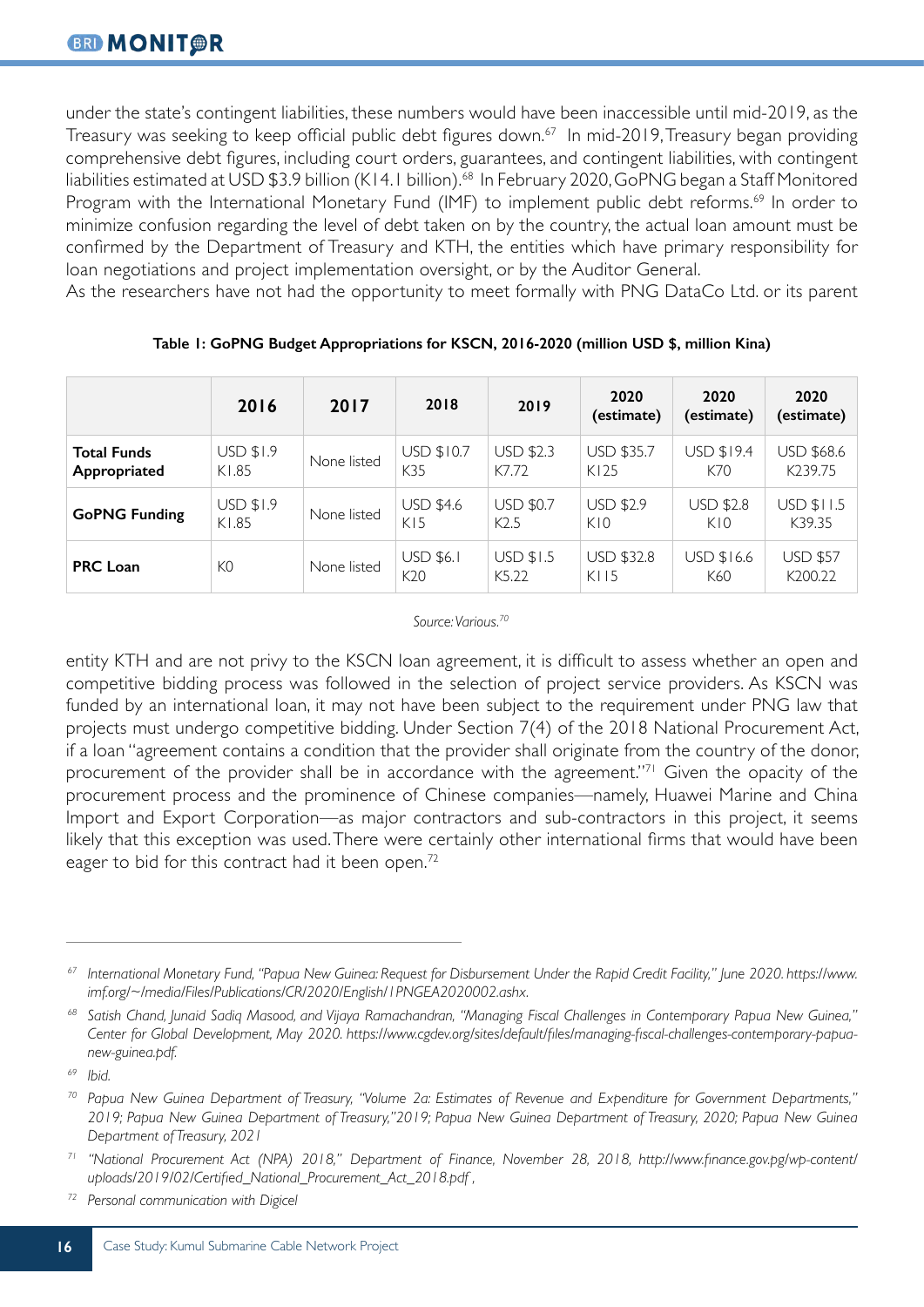The Treasury Department along with the Department of National Planning and Monitoring's Public Investment Program prepares and makes public its annual estimates of revenue and expenditure and submits these with the Annual Appropriation Bill and other budget legislation for consideration and approval by Parliament. These documents are intended to provide information on the allocations for the previous and current years and projected allocations for publicly funded projects and recurrent activities, including background information. However, the relevant volumes of GoPNG budget documents (Volume 2d and 3) from 2016 to 2021 lack details concerning financing terms, other stakeholders involved in project implementation, and changes in scope, if any.<sup>73</sup> PNG DataCo Ltd.'s official website provides a map of its network with small annotations along with photographs of cable landing stations, but gives no detail on the project's financial aspects.<sup>74</sup> The website of parent company KTH provides little additional detail on the project, but the KCH's 2019 Annual Review indicates some of the challenges facing the consolidated KTH, saying it has "struggled to deliver quality, affordable and accessible ICT" and maintains less than a 15 percent share of PNG's ICT market.<sup>75</sup> Specific issues include legacy technology, structural inflexibility, and lack of working capital, "with some entities in the group unable to invest in major capital projects to compete effectively." <sup>76</sup> KTH continues to have a negative return on capital; it recorded a loss of USD \$12.6 million (K41.5 million) in 2018 and unaudited loss of K72.4 million in 2019.<sup>77</sup> Despite projected falls in revenue, KTH continues to spend; in its budget it records a revenue of USD \$151 million (K518.6 million) in 2019 but forecasts this dropping to USD \$138.7 million (K486.2 million) in 2020.78 Its capital expenditure is recorded as rising from USD \$115 million (K395 million) in 2019 to USD \$237.1 million (K831 million) in 2020, but no further details were provided for this USD \$122.1 million (K436 million) increase.<sup>79</sup> As of July 2021, KTH's annual report for 2020 is not available.

The KSCN was implemented over a seventeen-month period starting on November 17, 2018, with the laying and construction of more than 5,457 km in submarine optic cable covering fourteen coastal provinces and the National Capital in PNG completed in early June 2020.<sup>80</sup> It is unclear whether the project was completed under the loan-funded budget ceiling. Delays were attributed to both human events and natural factors, notably earthquake damage severing the cable in three places in the Huon Gulf near Lae in July 2019 and not expected to be fixed until 2022.<sup>81</sup> Landowner disputes, security and operational factors, and inadequate counterpart funds also reportedly delayed implementation. From January 2018 to September 2019, the GoPNG only allocated USD \$4.3 million to the project, which is 12 percent of the USD \$36.2 million total required payment for the period, leaving USD \$31.9 million in outstanding payments.<sup>82</sup> Notably, the GoPNG's failure to appropriate adequate counterpart funds for the project in 2019 resulted in the deferral of activities from 2019 for completion in 2020.<sup>83</sup> The GoPNG only allocated USD \$1.7 million (K6 million) of the total USD \$25 million (K86 million) in planned project

- *<sup>76</sup> "KCH 2019 Annual Review"*
- *<sup>77</sup> Ibid.*
- *<sup>78</sup> Ibid.*

*<sup>73</sup> Department of Treasury of Papua New Guineans, 2020; Papua New Guinea Department of Treasury, 2019; Papua New Guinea Department of Treasury, 2019; Papua New Guinea Department of Treasury, 2021* 

*<sup>74</sup> "CABLE LANDING STATIONS NATIONWIDE," PNG DataCo, www.pngdataco.com/cable-landing-stations/* 

*<sup>75</sup> "KCH 2019 Annual Review," Kumul Consolidated Holdings, 2019, https://www.kch.com.pg/publications/kch-2019-annual-review/* 

*<sup>79</sup> "KCH 2019 Annual Review," 21*

*<sup>80</sup> "PUBLIC INVESTMENT PROGRAM FOR STATUTORY AUTHORITIES AND PROVINCIAL GOVERNMENTS 2019 – 2023," 2021; "PNG Dataco Completes Laying of Kumul Submarine Cable," 2020* 

*<sup>81</sup> "DataCo Working on Cable Outage, says Komboi," Post Courier Online, May 28, 2019, https://postcourier.com.pg/dataco-working-cableoutage-says-komboi/* 

*<sup>82</sup> "Volume 3B: Public Investment Program for Statutory Authorities and Provincial Governments, 2020–2024," 2021.*

*<sup>83</sup> Department of Treasury of Papua New Guineans, 2020*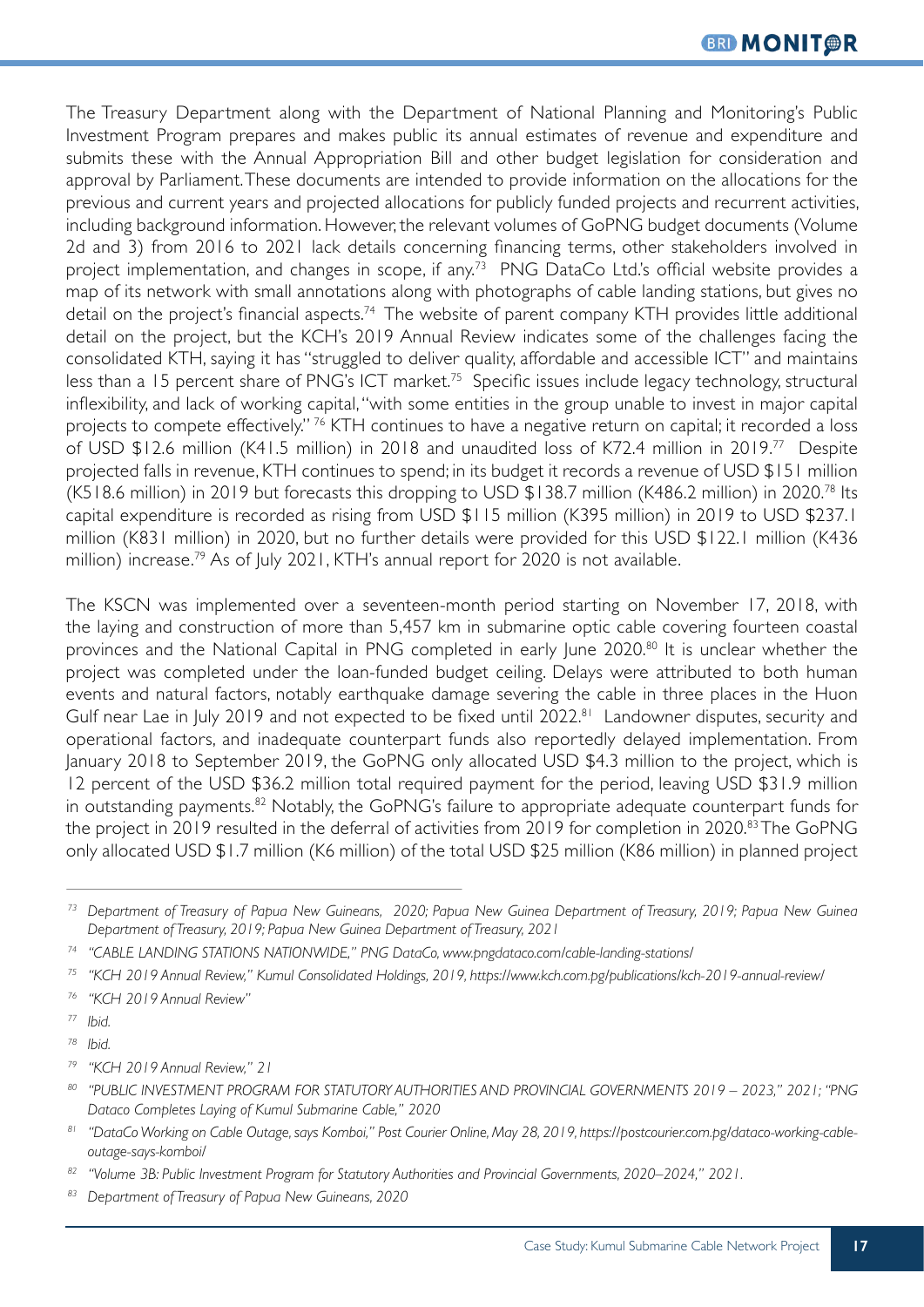spending for 2019, with PRC loans accounting for the other USD \$23.3 million (K80 million).<sup>84</sup> The 2019 Supplementary Budget further reduced GoPNG's counterpart allocation to USD \$0.7 million (K2.5 million), and PRC loans were reduced to USD \$1.5 million (K5.22 million).<sup>85</sup>

#### **Transparency and Accountability Issues: Broader context**

Transparency is an issue both in PNG public sector projects and with Chinese financing. In 2020, PNG scored only a 27 on Transparency International's Corruption Perceptions Index on a scale of 0 to 100, ranking it 142nd in the world and indicating the country is "highly corrupt."<sup>86</sup> This represents a decline in transparency since 2018, when PNG scored a 28.<sup>87</sup> These numbers are significant, as Transparency International argues that "massive disrespect for rule of law" has substantial negative implications for the health of democratic institutions and civil liberties.<sup>88</sup> Beyond this issue, Chinese-funded projects, particularly those carried out through Chinese leader Xi Jinping's signature BRI, arise largely through informal and relationship-based approaches instead of the rules-based approach favored by Western nations and multilateral lending institutions.<sup>89</sup> Researchers have argued the norms these agreements create "are not transparent and are often negotiated in countries that lack strong legal norms for complicated transactions spanning all aspects of commercial, financial, and investment law."90

While Huawei has become a global leader in telecommunications, in part due to Chinese government support through the Digital Silk Road, it remains a relatively smaller but growing player in the field of submarine cable provision worldwide.<sup>91</sup> Huawei has, however, become dominant in PNG's domestic telecommunications; it not only installed the KSCN, but also the government's own National Data Center, which reportedly used outdated encryption software that exposed government data to potential theft and left the Center inoperable.<sup>92,93</sup> The potential that Digicel, a multination conglomerate with 3.8 million PNG users, might sell off its PNG business to state-owned China Mobile to defray Digicel's global financial issues prompted concerns about the greater concentration of PNG telecoms under Chinese ownership.94 Huawei claims its objectives are commercial and client-focused, but the support the company has received under the BRI has raised concerns about whether "these projects are purely soft-power

- *<sup>90</sup> Hillman and Sacks, "China's Belt and Road: Implications for the United States"*
- *<sup>91</sup> Doug Brake, "Submarine Cables: Critical Infrastructure for Global Communications," ITIF, April 2019, https://www2.itif.org/2019 submarine-cables.pdf.*

*<sup>84</sup> Papua New Guinea Department of Treasury, 2019* 

*<sup>85</sup> Papua New Guinea Department of Treasury, 2021*

*<sup>86</sup> "Transparency International Papua New Guinea," Transparency International, June 24, 2021, https://www.transparency.org/en/countries/ papua-new-guinea#.* 

*<sup>87</sup> "PNG Scores 'Highly Corrupt' on the 2018 Corruption Perceptions Index," Transparency International Papua New Guinea, January 29, 2019, http://www.transparencypng.org.pg/wp-content/uploads/2019/01/TIPNG\_PR\_290119\_PNG\_scores\_as\_highly\_corrupt\_ on\_2018\_CPI.pdf.*

*<sup>88</sup> "PNG Scores 'Highly Corrupt' on the 2018 Corruption Perceptions Index," 2019*

*<sup>89</sup> Jennifer Hillman and David Sacks, "China's Belt and Road: Implications for the United States," Council on Foreign Relations, March 2021, https://www.cfr.org/report/chinas-belt-and-road-implications-for-the-united-states/*

*<sup>92</sup> The data center was financed through a USD \$53 million China EXIM loan, which PNG Communications Minister Timothy Masiu argued the country should not have to repay, as the center did not deliver what was promised. Angus Grigg, "Debt-trap Diplomacy: PNG Wants Huawei Loan Cancelled," Australian Financial Review, August 12, 2020, https://www.afr.com/companies/telecommunications/ debt-trap-diplomacy-png-wants-huawei-loan-cancelled-20200811-p55kmr.*

*<sup>93</sup> Angus Grigg, "Huawei Data Centre Built to Spy on PNG," Australian Financial Review, August 11, 2020, https://www.afr.com/companies/ telecommunications/huawei-data-centre-built-to-spy-on-png-20200810-p55k7w; Grigg, 2020.* 

*<sup>94</sup> Leanne Jorari and Ben Butler, "Fears in Papua New Guinea over reports of China Mobile buying major phone carrier Digicel," Guardian, May 31, 2020. https://www.theguardian.com/world/2020/jun/01/fears-in-papua-new-guinea-over-reports-of-china-mobile-buyingmajor-phone-carrier-digicel.*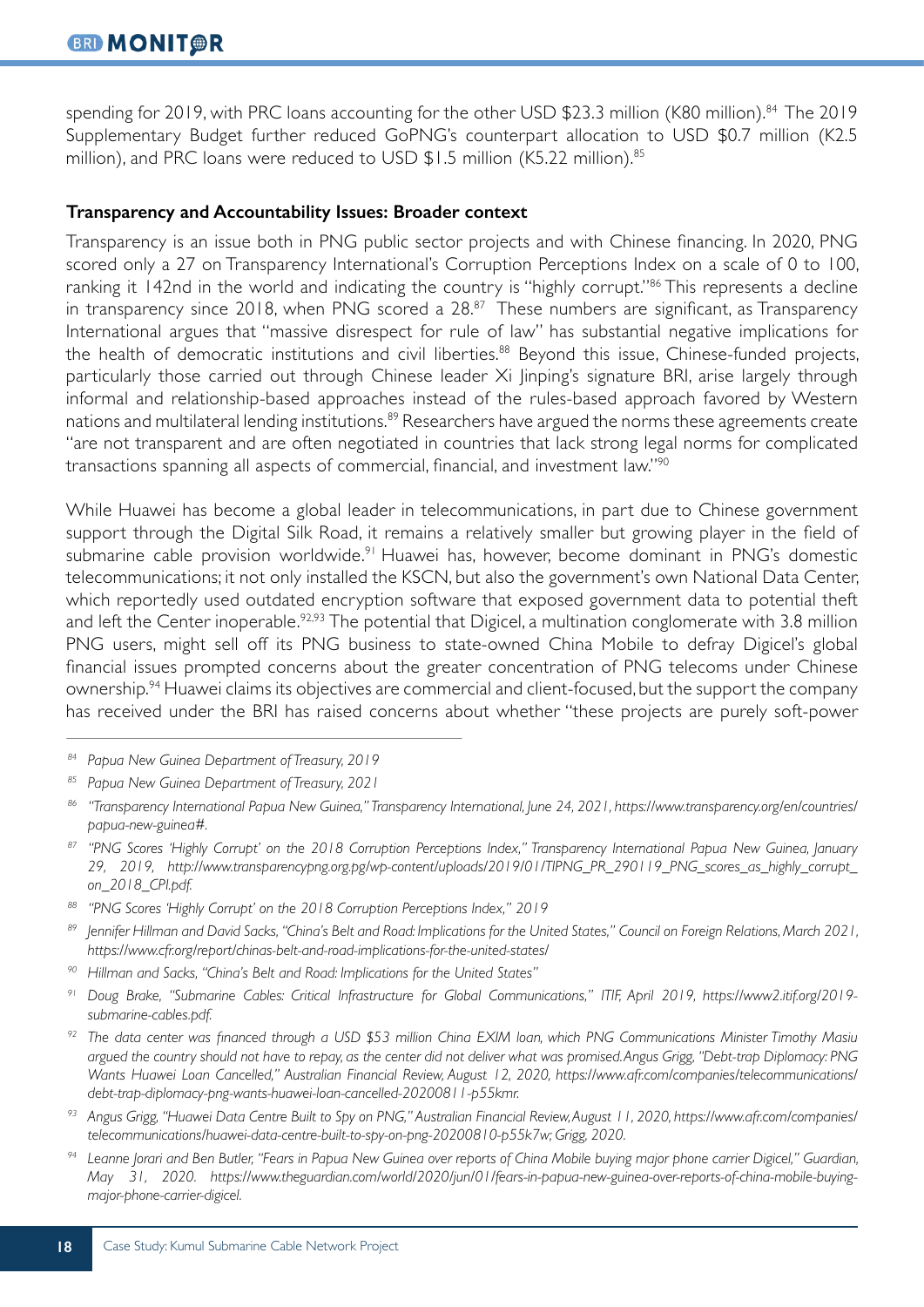projections" or could be "leveraged for political abuse, undermining cybersecurity, and enabling espionage," according to Doug Brake, Director of Broadband and Spectrum Policy at the Information Technology and Innovation Foundation.<sup>95</sup> These concerns are particularly pertinent in PNG's case, where the country's core communications network and mechanisms—including the country's fiber optic infrastructure and 3G/4G towers—have been installed by Huawei.<sup>96</sup>

Cybersecurity concerns associated with Huawei's role in the PNG telecommunications system have also prompted regional and major powers to provide funding for alternative projects. In November 2018, Australia, Japan, and the United States proposed an alternative to the Huawei-installed KSCN.<sup>97</sup> While Minister for Public Enterprise and State Investment William Duma rejected the proposal, citing the need for GoPNG to respect pre-existing agreement with Huawei, it is clear that competition for influence in the region has come with additional funding opportunities, including funding from Australia, Japan, the United States, and New Zealand for a power grid upgrade that includes internet infrastructure. While the increased funding availability partly as a result of geopolitical tensions has enabled PNG to upgrade its telecommunications infrastructure,<sup>98</sup> questions remain regarding debt and financial sustainability for PNG telcos and whether the state will ultimately be responsible for debt undertaken by SOEs, which have historically struggled with commercial sustainability.<sup>99</sup>

#### **PNG Debt Load and Chinese Financing Issues**

The China EXIM Bank—like many other EXIM banks—is a state-driven overseas lending institution that prioritizes opportunities for Chinese businesses and, as a key institution delivering BRI, furthers PRC policies.<sup>100</sup> While BRI lending by the China EXIM bank and other Chinese lenders certainly makes financing readily available for priority infrastructure projects in developing and some developed countries, the bank and the initiative have been accused of not subjecting loans and prospective contractors or recipient companies to rigorous accountability and transparency requirements, including recipient countries' capacities to absorb the project or service the ensuring debt.<sup>101</sup> It has been widely suggested that this lending may result in excessive debt loads for recipient entities; products that may not meet quality and durability standards; and, in some cases, seizure of critical national assets, such as the Hambantota port in Sri Lanka.<sup>102</sup>

*<sup>95</sup> Brake, "Submarine Cables: Critical Infrastructure for Global Communications."*

*<sup>96</sup> Amanda H.A. Watson and Jeff Wall, "Australia should step up ahead of Pacific telco's possible sale," The Strategist, January 27, 2021, https://www.aspistrategist.org.au/australia-should-step-up-ahead-of-pacific-telcos-possible-sale/.*

*<sup>97</sup> Tom Westbrook, "PNG Upholds Deal with Huawei to Lay Internet Cable, Derides Counter-Offer," Reuters, November 26, 2018. https:// www.reuters.com/article/idUSL4N1Y11UN.*

*<sup>98</sup> Tom Westbrook, "PNG Upholds Deal with Huawei to Lay Internet Cable, Derides Counter-Offer"*

*<sup>99</sup> Asian Development Bank, "State Owned Enterprise Assessment," Country Partnership Strategy: Papua New Guinea, 2016-2020. https:// www.adb.org/sites/default/files/linked-documents/cps-png-2016-2020-sd-05.pdf.* 

*Zhengli Huang and Pritish Behuria, "Convergence and Divergence in Emerging Donor Finance: A Comparative Analysis of Chinese and Indian Exim Banks in Ethiopia," China-Africa Research Initiative, June 2021, https://static1.squarespace.com/ static/5652847de4b033f56d2bdc29/t/60cb7926d72405392b9f5224/1623947558706/WP+49+-+Huang+%26+Behuria+- +Comparative+Analysis+Chinese+Indian+Exim+Bank+Finance+Ethiopia.pdf.* 

*<sup>100</sup> Institute of Developing Economics, Japan External Trade Organization, "11. The Role of China's Financial Institutions," China in Africa, Accessed July 9, 2021. https://www.ide.go.jp/English/Data/Africa\_file/Manualreport/cia\_11.html.* 

*<sup>101</sup> Dylan Gerstel, "It's a (Debt) Trap! Managing China-IMF Cooperation across the Belt and Road," CSIS, October 17, 2018, https://csiswebsite-prod.s3.amazonaws.com/s3fs-public/181017\_DebtTrap.pdf?MKq76lYIBpiOgyPZ9EyK2VUD7on\_2rIV.*

*<sup>102</sup> Nick Freeman, "Laos's High-Speed Railway Coming Round the Bend," ISEAS-Yusof Ishak Institute: Perspective, December 5, 2019, https://www.iseas.edu.sg/images/pdf/ISEAS\_Perspective\_2019\_101.pdf*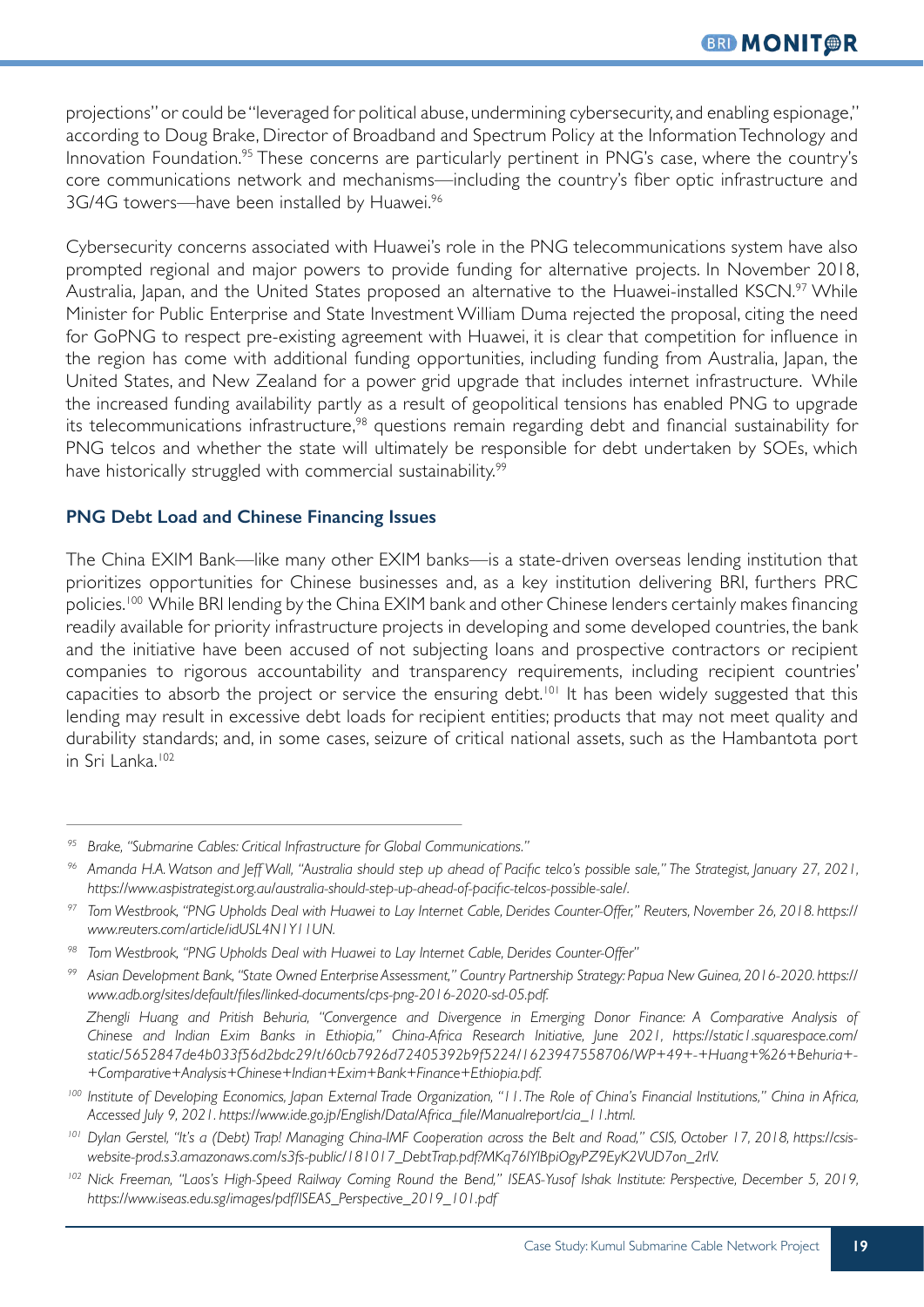Another project and country often quoted as entailing excessive and unsustainable debt under BRI is Laos, which has struggled to service debt associated with its Chinese-built and financed high-speed rail system.<sup>103</sup> However, the scenario is less clear-cut: evidence shows in many cases that much of the fault may lie with the borrowing government entity for choosing loan finance in the first place when sovereign or corporate debt is already excessive, or for failing to capitalize on the asset or secure necessary inputs on a timely basis.<sup>104</sup> Timor-Leste, by contrast, provides an example of a small country that negotiated firmly and secured BRI financing for infrastructure finance on the terms it sought, without onerous conditions favoring the lender, Chinese contractors, or the Chinese workforce.<sup>105</sup>

The GoPNG reportedly owes the PRC more than USD \$446.2 million (K1.6 billion or A\$621 million) for communication projects alone, most of which have been carried out by Huawei.<sup>106</sup> These projects include the PNG Data Center and Integrated Government Information System, which INA is interested in for further potential case studies. Vital financing and project implementation documents for both of these projects are not easily accessible by the general public. As confirmed in the Treasury's budget documentation and KCH's 2019 Annual Review, KTH continues to struggle financially—notably from inadequate capital—and organizationally.<sup>107</sup> Its wholesale service provider, PNG DataCo Ltd., is running heavy operating losses linked to various projects implemented by Huawei, with debts that are reported to exceed USD \$557.2 million (K2 billion or A\$777 million).<sup>108</sup> While pressured by the ICT Regulator, NICTA, to open up services to ISPs and bring wholesale prices down substantially, as promised by political leadership notably in association with CS2, PNG DataCo Ltd. is grappling with servicing the debts related to the domestic 3G/4G network and the KSCN installed by Huawei. DataCo has reportedly used the Australian grant-financed CS2 to cross-subsidize its debts to EXIM Bank.<sup>109</sup>

The GoPNG high-debt load indicates the government has had to delay maintenance and, in some cases, completion of certain projects; some telecommunications infrastructure has remained inoperative as a result. The state has had difficulty in financing national budgets in recent years, with steady budget deficits since 2012 and the accumulation of total debt and debt servicing costs. The situation was significantly worsened by the impact of and response to the Covid-19 pandemic in 2020 and 2021, which created challenges to fully financing the deficit during these two years, as highlighted in the 2020 Supplementary Budget. The debt also means slower progress on policy initiatives. In a weak fiscal position, the state or its entities may be induced to take further loan packages if they are readily accessible or be vulnerable to making concessions in exchange for repayment extensions. These pressures will be particularly prevalent in 2021 and the lead up to the 2022 National Elections.

Recent elections in PNG have entailed an increasingly disruptive process, invariably filled with major public expenditure commitments and entailing burdensome costs for political parties and candidates to be able to secure votes and subsequently consolidate a coalition to form a government. Fundraising and support, particularly from businesses and the international community, is at the core of these disruptions, with many indications that some of this support is tied to special favours and contract kickbacks.

*<sup>103</sup> Nick Freeman, "Laos's High-Speed Railway Coming Round the Bend," ISEAS-Yusof Ishak Institute: Perspective, December 5, 2019, https://www.iseas.edu.sg/images/pdf/ISEAS\_Perspective\_2019\_101.pdf* 

*<sup>104</sup> Kearrin Sims, "Laos Set Its Own Debt Trap," East Asia Forum, October 31, 2020. https://www.eastasiaforum.org/2020/10/31/laos-setits-own-debt-trap/.* 

<sup>&</sup>lt;sup>105</sup> Enrique Martinez Galan, "The Challenges and Opportunities of the Belt and Road Initiative for Participating Countries: The Case of *Timor-Leste," Hong Kong Trade Development Council, June 10, 2020, https://research.hktdc.com/en/article/NDQ3NTk2OTI2* 

*<sup>106</sup> This amount includes K706.2 million for NBN1 and K954.2 million for KSCN.*

*<sup>107</sup> Kumul Consolidated Holdings, 2019, 21*

*<sup>108</sup> Wall, "China's 'Debt-Trap Diplomacy' is About to Challenge Papua New Guinea—and Australia"*

*<sup>109</sup> Potter, "Papua New Guinea and China's Debt Squeeze"*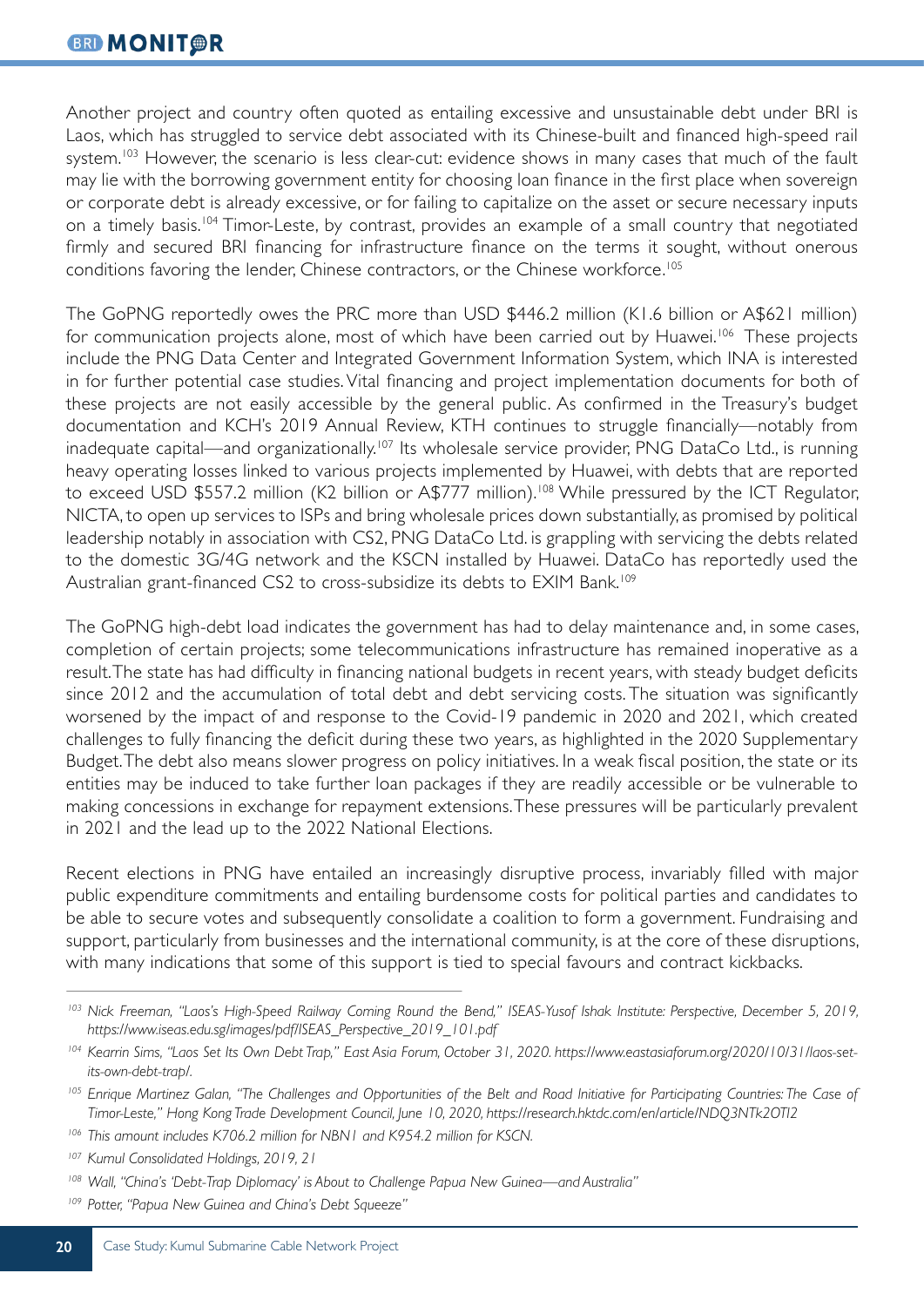After the 2012 and 2017 Elections, PNG ministers made multiple visits to China, drawing up innumerable MOUs with different Chinese organizations on new institutional and project developments. The initiators for many of these visits were PNG leaders themselves, rather than the Chinese, often based on unrealistic perceptions of readily available financing from China. However, in other cases, the initiative for funding appears to have come from China, or at the very least GoPNG funding overtures received a prompt, favorable response; this seems most common for projects related to ICT, power generation, transport infrastructure, and some related resource-based economic activities.

Financing has typically come through the China EXIM bank but sometimes through international mechanisms, including the Asia Development Bank (ADB). Chinese SOEs, which have become some of the most price-competitive construction contractors globally, hold the contracts for more than 80 percent of ADB-financed projects in PNG. According to researcher Peter Connelly, the Chinese government views these ADB-financed projects as falling under the BRI.110 During subsequent years, former Deputy Prime Minister and Treasurer Charles Abel had to remain constantly ready to review and set aside, where appropriate, new financing commitments instigated during visits by the prime minister and ministers, which fell outside the government's approved debt strategy and ceiling. <sup>111</sup> Unlike Australia, whose support has largely come in the form of grant aid, China's has largely come as concessional loans with financial conditions attached. Like other development partners, China has a history of using economic leverage to extract political support. The 2016 joint PRC–PNG press release that accompanied former Prime Minister O'Neill's China visit and the signing of the KSCN loan agreement included key Chinese policy points like voicing PNG's support for the "One China" policy and respect for China's position on the South China Sea.<sup>112</sup> Chinese state-owned media outlet CGTN's coverage of the PNG delegation's June 2021 visit to China led by the PNG Foreign Minister Soroi Eoe stresses deepening Belt and Road cooperation and also notes China's appreciation for "PNG's firm adherence to the one-China principle and its impartial position of non-interference in China's internal affairs over issues related to Taiwan, Xinjiang and Hong Kong."<sup>113</sup>

While the BRI can provide valuable infrastructure financing, it also comes with major associated risks for the recipient state and SOEs if undertaken outside investment priorities, prudent fiscal and debt parameters, open and competitive procurement processes, and in an environment characterized by weak local implementation, oversight, and accountability capacity.<sup>114</sup>

# **Poor Project Design**

The KSCN may be unlikely to meet its objectives in lowering consumer costs, particularly in the face of the debt servicing costs currently borne by DataCo/KTH from a succession of recent telecommunications infrastructure projects, with some functioning well below expectations as confirmed by KTH in its 2018

*<sup>110</sup> Connolly, "The Belt and Road comes to Papua New Guinea: Chinese geoeconomics with Melanesian characteristics?," 55-56; Jevans Nyabiage, "Why Chinese Construction Firms Will Remain the Big Builders in Africa," South China Morning Post, April 26, 2021. https:// www.scmp.com/news/china/diplomacy/article/3130988/why-chinese-construction-firms-will-remain-big-builders-africa.* 

*<sup>111</sup> Personal correspondence*

*<sup>112</sup> Hillman and Sacks, "China's Belt and Road: Implications for the United States"; Xinhua, "Joint Press Release Between the People's Republic of China and The Independent State of Papua New Guinea," China.org.cn., July 8, 2016, http://www.china.org.cn/china/Off\_the\_ Wire/2016-07/08/content\_38842349.htm.* 

*<sup>113</sup> China Global Television Network, "China, Papua New Guinea to deepen Belt and Road cooperation," CGTN, June 3, 2021, https://news. cgtn.com/news/2021-06-03/Chinese-FM-meets-PNG-foreign-minister-10NahnXwunC/index.html.* 

*<sup>114</sup> Potter, "Papua New Guinea and China's Debt Squeeze"* 

*<sup>115</sup> "A Year in Review: 2018," Kumul Consolidated Holdings, 2018, https://www.kch.com.pg/wp-content/uploads/2020/06/KCH-Annual-Review-2018.pdf.*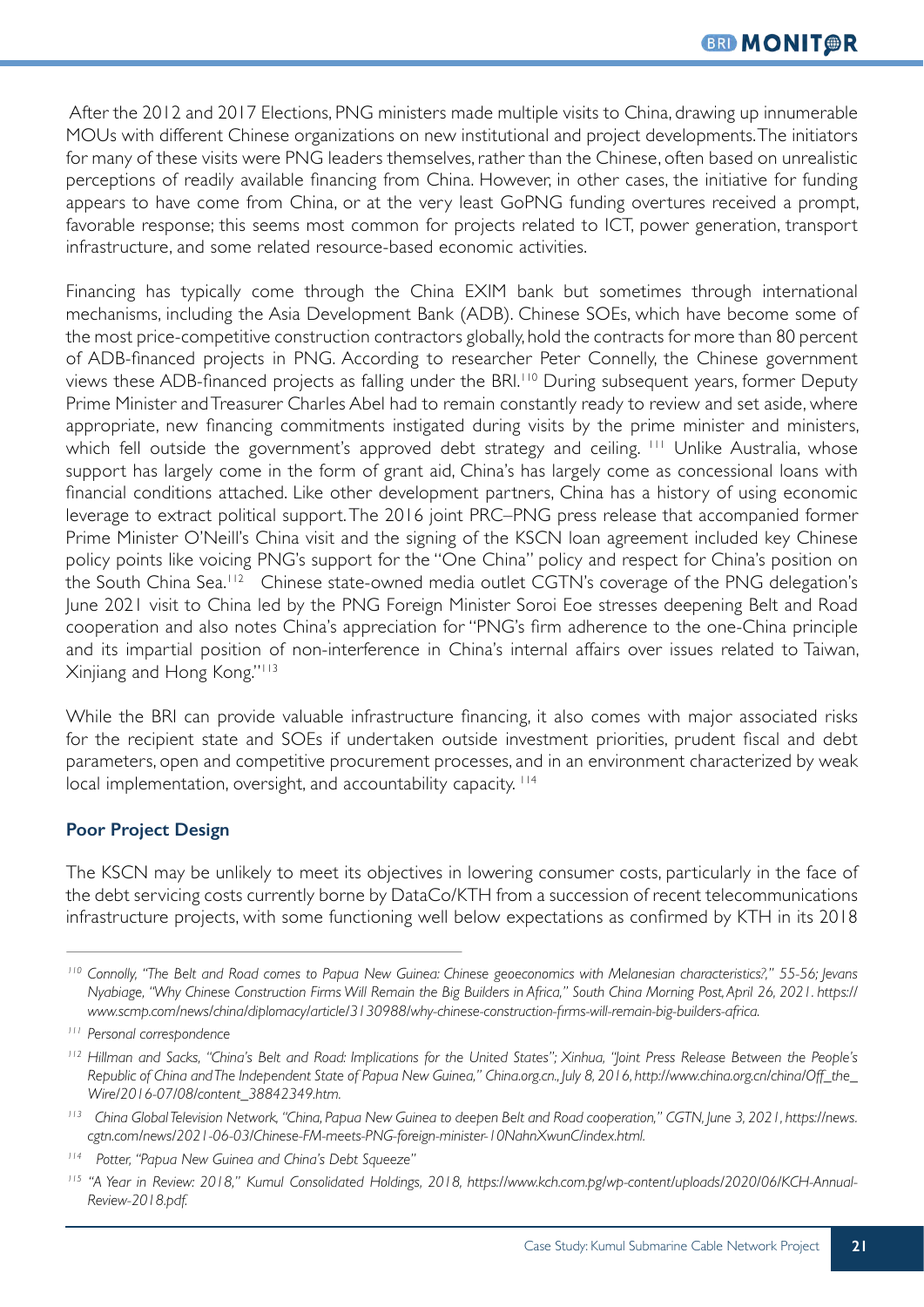Annual Review. <sup>115</sup> As one independent researcher argued, "the asserted claims concerning affordable broadband prices emanating from the KSCN are not supported by credible evidence." <sup>116</sup> While PNG DataCo Ltd. has claimed that it is providing lower costs, its prices must reflect the costs of the project, including the loan.<sup>117</sup> However, reports by ISPs do not reflect a substantial drop in wholesales prices—with some suggesting no drop in prices—and suggest that the network is not yet competitive with satellite network providers.118 One second-tier provider complained that PNG DataCo Ltd. had not released the details justifying its pricing.<sup>119</sup> However, it is possible that price benefits from the cable have yet to be fully realized: Amanda Watson et al. state "wholesale prices have now been set by the regulator for access to internet cables, with expected decreases on 1 April 2021 and at the start of each of the next two years."120 The CEO of KTH claims "that the price of wholesale data has come down by 80 per cent already and there is scope for lower prices still."<sup>121</sup> He also claimed substantial uptake of the domestic network; for example, the Madang-Guam cable (PPC-1) increased usage from 3.5 GB/s in 2018 to its full capacity of 10 GB/s by May 2021.<sup>122</sup> In February 2021, DataCo's Engineering General Manager Tony Morisause claimed that "excessively high" demand for cable bandwidth had surpassed the bandwidth provisioned by electronics, requiring an upgrade of the associated data center to increase carriage capacity.<sup>123</sup> In addition, it appears that despite the reported traffic increase on some components, the project is not being used to capacity, with 80 percent availability in the cable as of February 2021.<sup>124, 125</sup>

One independent survey of the KSCN illuminated some of the issues preventing the project from achieving its promised goals. One issue is that the cable landing stations are located far away from major second-tier telecommunications providers' switching centers. Any organization wishing to access the network has to build its own optical fiber for interconnection, which may require prohibitively high capital expenditures and prevent potential customers from enjoying the benefits of the new network. Secondly, several provinces along the KSCN have minimal competition within the second-tier landscape, which may undermine passing on lower wholesale prices for access to high-speed internet.<sup>126</sup>

The independent survey suggests that NICTA, PNG DataCo Ltd. and the service provider; and second- and third-tier wholesalers will need to coordinate to ensure a competitive market.<sup>127</sup> The GoPNG currently sets the wholesale internet price through NICTA in communication with DataCo, which has been a cause for delays. Dialogue between NICTA and DataCo on access to KSCN and pricing was drawn out throughout 2020, with NICTA claiming at a Consultative Implementation and Monitoring Council (CIMC)

*<sup>116</sup> Suwamaru, "Beneath the veil of the Kumul Submarine Cable Network"* 

*<sup>117</sup> "Internet Still 'Very Expensive' after Australia Builds Underwater Fibre Optic Cable," Pacific Beat, January 25, 2021, https://www.abc.net. au/radio-australia/programs/pacificbeat/png-internet-prices-high-after-australia-builds-submarine-cable/13091822.* 

*<sup>118</sup> "Internet Still 'Very Expensive' after Australia Builds Underwater Fibre Optic Cable," 2021* 

*<sup>119</sup> "Internet Still 'Very Expensive' after Australia Builds Underwater Fibre Optic Cable," 2021*

*<sup>120</sup> Watson et al., "Mobile Internet Prices in Papua New Guinea: Still No Downward Movement"* 

*<sup>121</sup> "Five things we learned from our Papua New Guinea Telecommunications Update," 2021* 

*<sup>122</sup> "Five things we learned from our Papua New Guinea Telecommunications Update," 2021* 

*<sup>123</sup> Maxine Kamus, "DataCo Plans to Increase Bandwidth," Papua New Guinea Post-Courier, February 5, 2021. https://postcourier.com.pg/ dataco-plans-to-increase-bandwith/* 

<sup>&</sup>lt;sup>124</sup> *Typically, 60 to 85 percent of submarine cable capacity is unlit (not in active use) in order to allow the cables to handle large spikes in demand. Brake, "Submarine Cables: Critical Infrastructure for Global Communications"* 

*<sup>125</sup> Potter, "Papua New Guinea and China's Debt Squeeze"*

*<sup>126</sup> Suwamaru, "Beneath the veil of the Kumul Submarine Cable Network"*

*<sup>127</sup> Suwamaru, "Beneath the veil of the Kumul Submarine Cable Network"*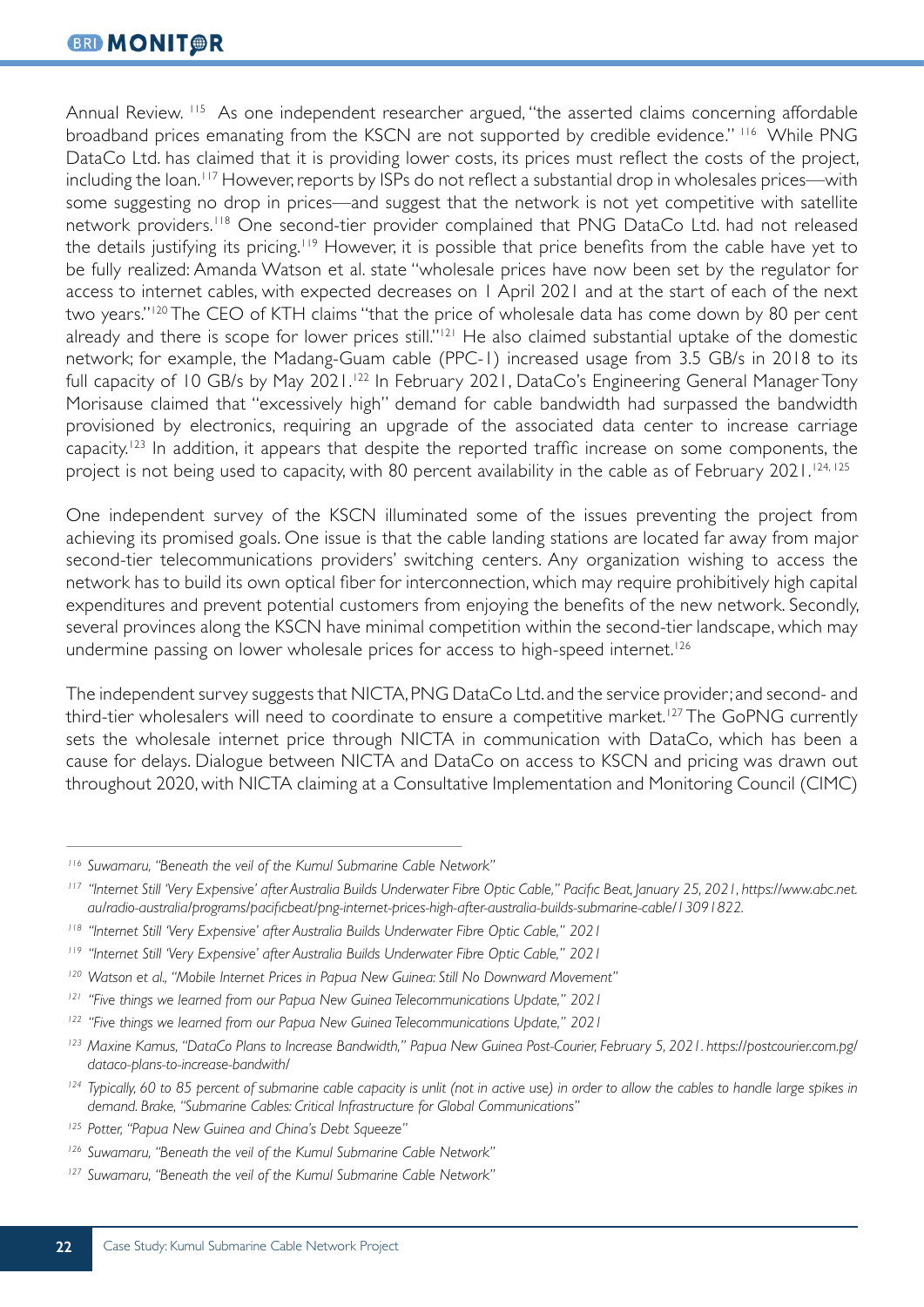Public Utilities Committee meeting on June 19, 2020, that DataCo was not fully cooperating because it failed to share details of the KSCN financing arrangements as required.<sup>128</sup> The survey author suggested that the national regulator explore licensing additional mobile network operator(s) to increase secondtier competition and reduce prices. In addition, the regulator, PNG DataCo Ltd., and the Department of Information Communications Technology will need to cooperate openly with independent ISPs, mobile phone service providers, and other government and private sector users—including education authorities to ensure that e-government, e-health, e-education, and e-commerce objectives and opportunities are achieved.<sup>129</sup> The Department has been responsible for the development of e-commerce legislation to take advantage of the new CS2 and Covid-associated increase in e-commerce.130

The project also reportedly incurred hefty cost overruns partly due to disruptions and damages from an earthquake that struck Morobe Province in 2019.<sup>131</sup> The GoPNG is waiting on the overall costs of the KSCN project after an assessment by the Australian government, as such natural disasters may have contributed to changes in total project costs.<sup>132</sup> DataCo reports that restoration may not be completed until 2022, with the city of Lae dependent upon redundancy arrangements provided by satellites and the overland cable network in the meantime. The project design has been criticized for allegedly neglecting to account adequately for the impact of earthquakes in a country sitting on the convergence of two major plates.133 DataCo Managing Director Paul Komboi stated that insurance is usually unavailable for natural disasters, including earthquakes. He further noted that although PNG is a member of the South Pacific Marine Maintenance Agreement (SPMMA), the KSCN is not yet covered by the Agreement because it is still in the delivery stage.<sup>134</sup>

Other reports on Chinese-built infrastructure in PNG suggest that the quality is variable. Some reports have alleged that all of Huawei's major projects in PNG have been "spectacular failures," citing the largely inoperable PNG National Data Center and widespread breakage of Huawei-installed 3G/4G towers.<sup>135</sup> Other reports state that the country may need a full rebuild of much of its telecommunications infrastructure, but given KTH's financial constraints, its capacity for further major expenditures is currently heavily restrained.<sup>136</sup>

*<sup>128</sup> Melisha Yafoi, "NICTA Says Internet Pricing Reduction is Expected," Papua New Guinea Post-Courier, June 10, 2020. https://postcourier. com.pg/nicta-says-internet-pricing-reduction-is-expected/?fbclid=IwAR0vdfeA3-ZctDq66BEff9kjxbf3XKVXgTc82eWtZoaigyL2gGjXUt Vtg0E; Watson, Airi, and Sakai, "Mobile internet prices in Papua New Guinea: still no downward movement"*

*<sup>129</sup> Suwamaru, "Beneath the veil of the Kumul Submarine Cable Network"* 

<sup>&</sup>lt;sup>130</sup> Paul Chai, "Setting the standard: Papua New Guinea's new 'ecommerce bill' heading to Parliament," Business Advantage PNG, June 24, *2020, https://www.businessadvantagepng.com/setting-the-standard-papua-new-guineas-new-ecommerce-bill-heading-to-parliament/*

*<sup>131</sup> Dateline Pacific, "Viability of PNG Cable Project Uncertain," RNZ, May 28, 2020, https://www.rnz.co.nz/international/programmes/ datelinepacific/audio/2018748241/viability-of-png-cable-project-uncertain* 

*<sup>132</sup> Dateline Pacific, "Viability of PNG Cable Project Uncertain"* 

*<sup>133</sup> Wall, "China's 'Debt-Trap Diplomacy' is About to Challenge Papua New Guinea—and Australia"*

*<sup>134</sup> "DataCo Working on Cable Outage, Says Komboi,"* 

*<sup>135</sup> Potter, "Papua New Guinea and China's Debt Squeeze"* 

*<sup>136</sup> Robert Potter and John Young, "Should Australia Buy Papua New Guinea's Largest Telecom Firm?" Diplomat, January 12, 2021, https:// thediplomat.com/2021/01/should-australia-buy-papua-new-guineas-largest-telecom-firm/*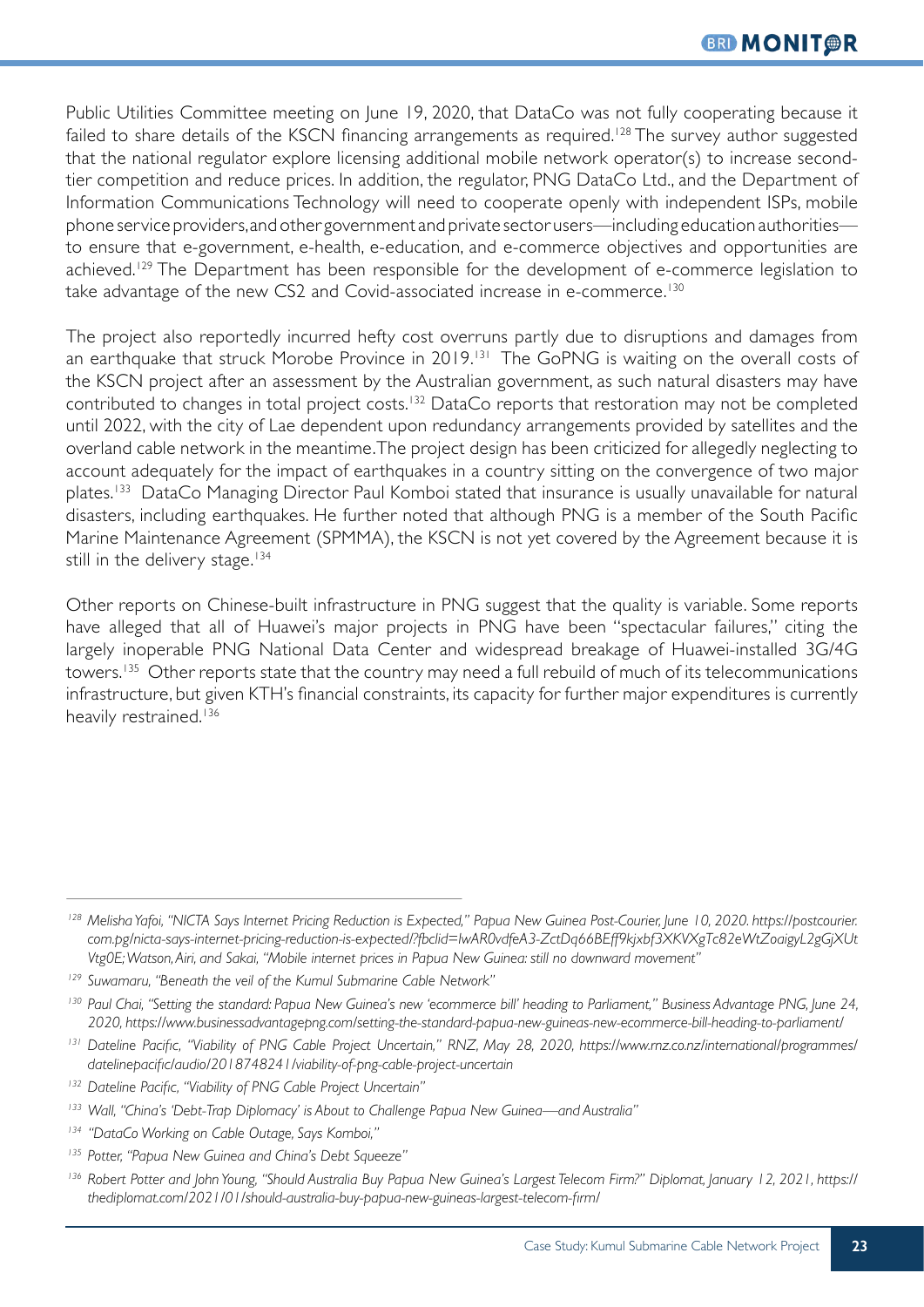# **Conclusion and Recommendations**

# **Conclusion**

The KSCN is implemented by PNG DataCo Ltd., an SOE with loan financing by the PRC through the EXIM Bank. If debt is absorbed or shared by the state rather than being borne entirely by the company, PNG DataCo Ltd. would stand to benefit from this loan financing and investment if the standard of the new infrastructure is sound and would not incur undue maintenance and repair costs. 5,457 km of undersea cable, apart from the land cable network, is a considerable infrastructure to lay and maintain in a relatively large country, with a relatively small population, and with a low per capita income to spend on internet usage, especially in the remote island and coastal communities. It could be deemed national infrastructure useable by all—including all competing service providers and ultimately consumers—in the same way as roads, port, and airstrips which are built largely at the state's expense, even with cost recovery mechanisms in place for some of them.

On the other hand, it is a service which is largely used by only 12 percent of the population, so it can be viewed as unreasonable for the entire population to subsidize infrastructure that only benefits a typically higher-income minority, unlike roads which are used directly or indirectly by everyone. Subsidizing KCH/ DataCo for its infrastructure when other competing service providers have obtained commercial loans to install their infrastructure and remain viable through cost recovery from their clients/service users could raise accusations of an unfair playing field.

Whether KTH could conceivably service and repay the debt and ongoing costs related to the KSCN, on top of debts incurred for the rest of the 7,500 km NTN, is a matter for conjecture. Determining KTH's viability and the associated implications, management, and options for servicing this debt depends substantially on what the actual costs of the NTN are. This in turn requires full public disclosure of borrowings, contract details, level of exposure, and debt service costs faced by KTH and the state, including maintenance costs and additional costs and responsibilities notably associated with earthquake repairs.

As with the first case study, the PMIZ, there is also a lack of transparency and accountability in the management, reporting and use of up to K1 billion in loans for the KSCN.<sup>137</sup> Despite considerable effort on our part, the senior officers of key government agencies directly responsible for planning, supervising and managing the project—especially the Departments of Treasury and National Planning and Implementation and PNG DataCo Ltd.—have failed to meet with or provide the researchers with vital information on the project, making it difficult to obtain details of public or SOE borrowing beyond the estimates provided in the annual budget volumes.

The procurement of goods and services for the KSCN may have been done in compliance with provisions of Section 7 (4) of the 2018 National Procurement Act, relating to the Application to International Agreements on loans where procurement must be done in compliance with the financiers' procurement policies and guidelines—in this case, the PRC—resulting in the use of Chinese companies as the main project contractors and sub-contractors. However, without access to the details of such procurement, it is difficult to say whether Chinese, let alone PNG, procurement requirements have been followed and what negotiations were undertaken with the EXIM bank to determine PNG content in the procurement, insurance and quality/standards requirements, oversight, and maintenance costs and responsibility.

*<sup>116</sup> Wall, "China's 'Debt-Trap Diplomacy' is About to Challenge Papua New Guinea—and Australia"*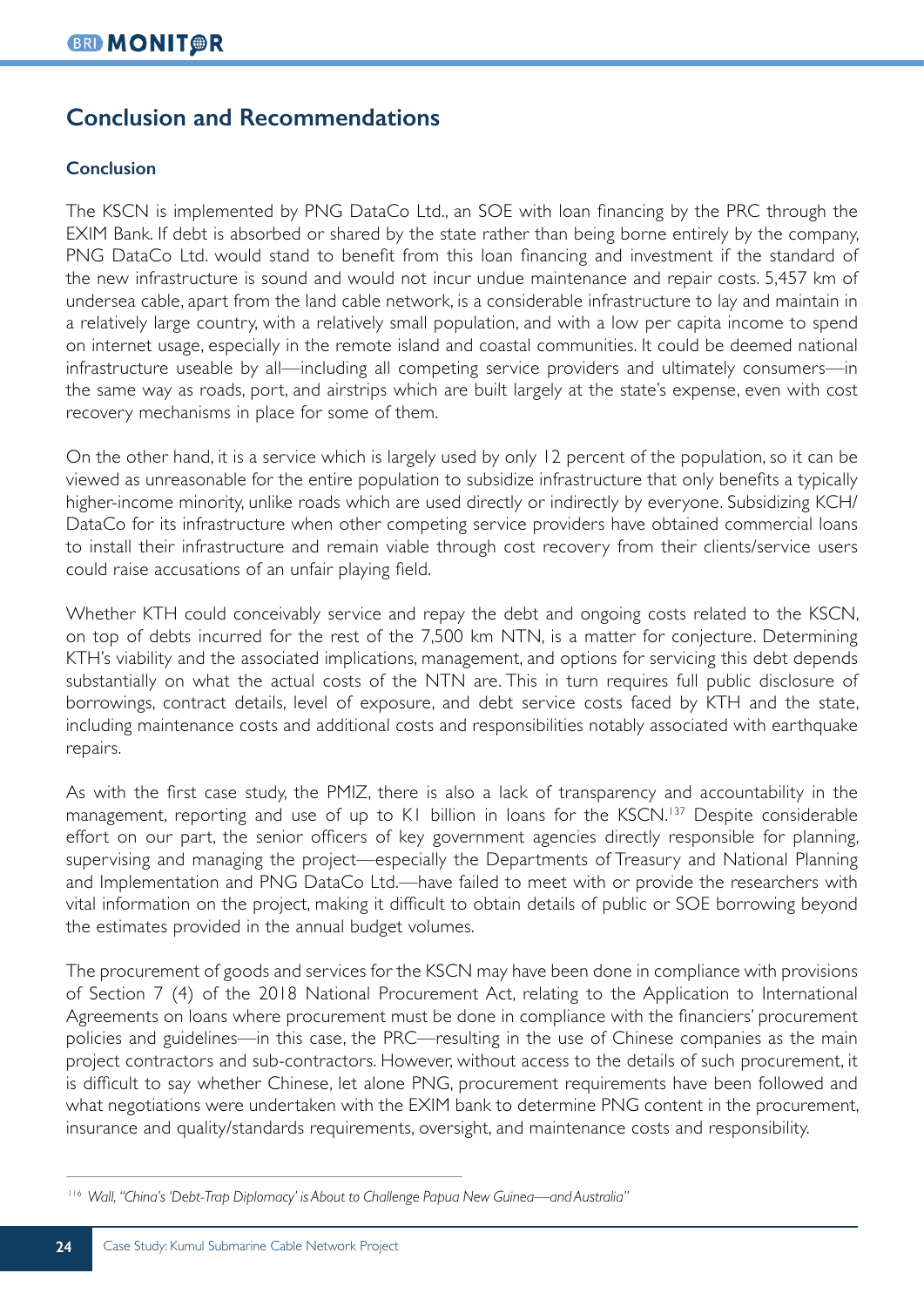The successful completion of NTN will enable broadband connectivity to the global internet to be delivered across the country via domestic and international submarine and land-based cables through Sydney, Australia, and Jayapura, Indonesia, delivering a minimum twenty terabytes of data per second. But delivering fast and dependable internet to provincial hubs does not guarantee accessibility or affordability and, therefore, uptake of the service, which depends upon the capacity and engagement by the country's second- and third-tier service providers that reach the final users, and whether the wholesale price is competitive with other internet access options via other services (satellite, low orbital satellites, etc.)

Price is critical in a country where both public sector service users, such as the Education and Health Departments, operate on very tight and deficient budgets, and where most current and prospective private internet users, both in businesses and households, have low incomes and capacities to spend. Wide adoption of digital technologies and improved services will depend on price and affordability, the existence of the telecommunications infrastructure, and wider economic and social factors, such as education, literacy, numeracy, etc. Ensuring affordable access will depend upon KTH's financial and operational capacity, including level of debt and turnover, as well as KTH's responsibility for the accumulated debt from a succession of contracts with Huawei as opposed to other commitments by the state. As the landing stations are located away from the switching centers and the vast majority of the rural population, extensive regulatory engagement and reform is necessary to improve connectivity, increase competition, and reduce prices for the benefit of the whole economy.

#### **Recommendations**

- i) The full details of the Kumul Submarine Cable Network project loan from China EXIM bank and all associated loans for NTN and other ICT facilities, which may have been assumed by DataCo, and the accumulated debt and debt service costs facing DataCo (and its parent companies), together with the details of the procurement process, should be made accessible to the public, including to respective authorities.
- ii) The GoPNG should prioritize the finalization and approval of the Public's Right to Information Bill to introduce or reinforce the requirement for transparency and public accountability in government agencies and companies, including in the public procurement and budget oversight process.
- iii) The public and respective authorities should be made fully conversant of the complete financial status of KTH/DataCo and their capacity to service the debt and ongoing repair and maintenance costs of the 7,500 km cable network, including the 5,457 km KSCN on the basis of forecast demand and planned or envisaged usage charges and details of currently reported cross-subsidization arrangements between the CS2 and KSCN. This full disclosure will be particularly necessary if the short-term and long-term viability of DataCo is in jeopardy without prohibitively high data usage charges, which would in turn severely undermine the development of e-commerce, e-education, and e-government. These details will also be important when considering whether the GoPNG will assume responsibility for part or all of the debt associated with the KSCN, or for rural access or education subsidy.
- iv) If GoPNG decides to privatize DataCo or the KSCN, due to its inability to service associated debt, this could result in the consolidation of control over internet services. Given the dominant role played by Chinese actors in the construction of the KSCN and in PNG's telecommunications industry more broadly, privatization would also carry the risk of internet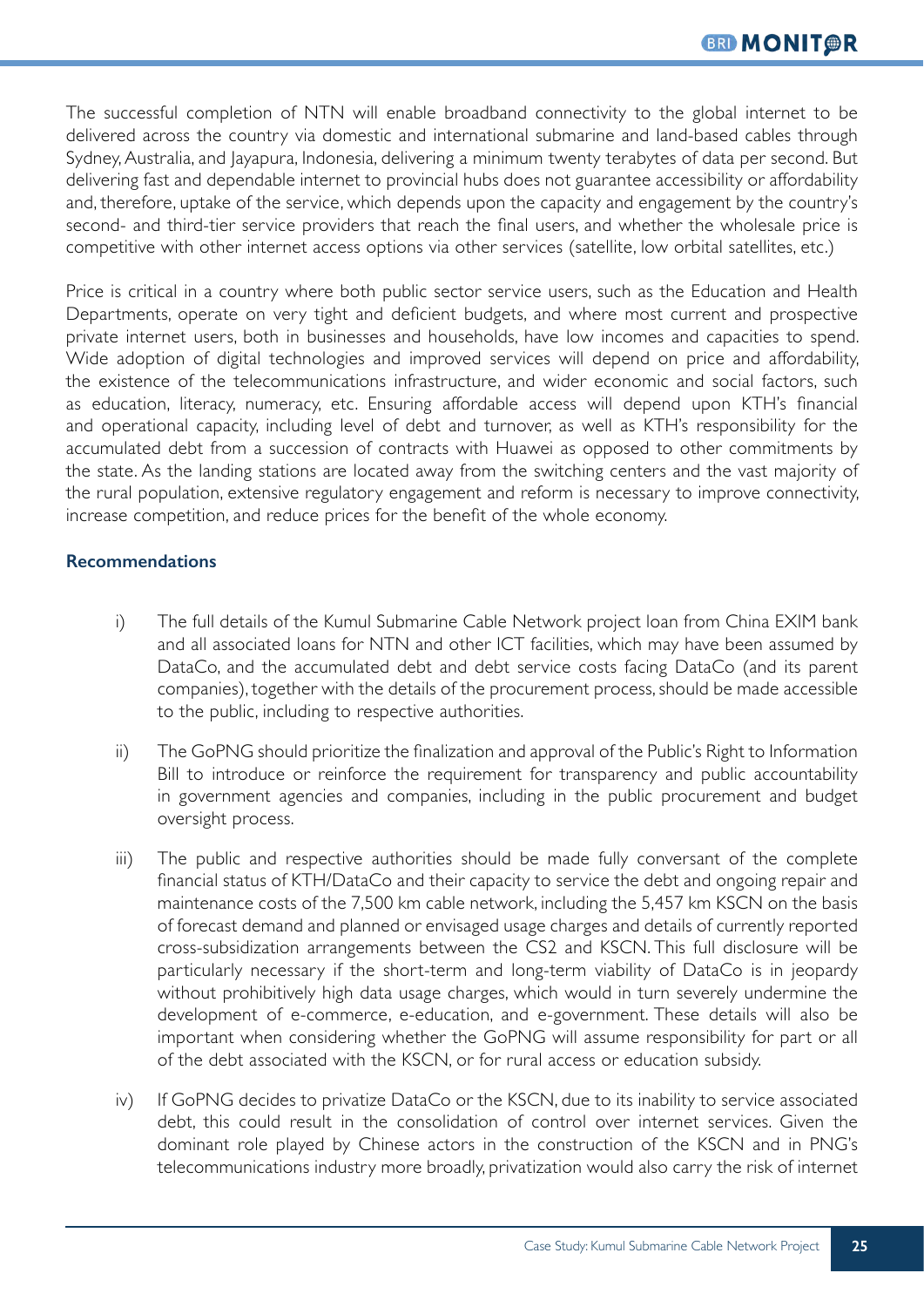services becoming vested with enterprises under undue foreign state control which may not be in PNG's best security or economic interests. This should be monitored carefully and efforts should be made to ensure diversified and price-effective service provisions, even by determining that KSCN constitutes national cable infrastructure.

- v) ICT is critical for PNG's future economic and social development. In order to take full advantage of ICT infrastructure, PNG must have a strong and talented workforce fully versed in the technology and its application into the future. Investment in PNG's human capital through the education system is also needed, as envisaged under the government's new STEM policy.
- vi) Other lessons include the need to rigorously assess the ramifications on the recipient SOE and country prior to major SOE or public/commercial borrowing, including from China or other EXIM banks. In the future, funds may be more readily available both through BRI and other international financing platforms, such as the G7's Build Back Better World. The increase in funding availability due to geopolitical competition provides opportunities for developing countries such as PNG, which are severely deficient in their current basic infrastructure. However, this increase in available funding also poses risks if borrowing reaches unsustainable levels, project negotiations and agreements are deficient or inadequately understood, procurement processes are not transparent or competitive, or a string of contracts go to one or a small network of overseas companies. As the implications of poor choices or deficient processes go well beyond the respective SOE or government department, it is critical there is an open process that not only allows awareness and feedback by all relevant government entities, but also wider stakeholders in the general public and the private sector. Their input and suggestions should be taken into consideration for better planning and design for future infrastructure projects. Furthermore, different financing, implementation options and deliberation processes must be thoroughly explored and considered.